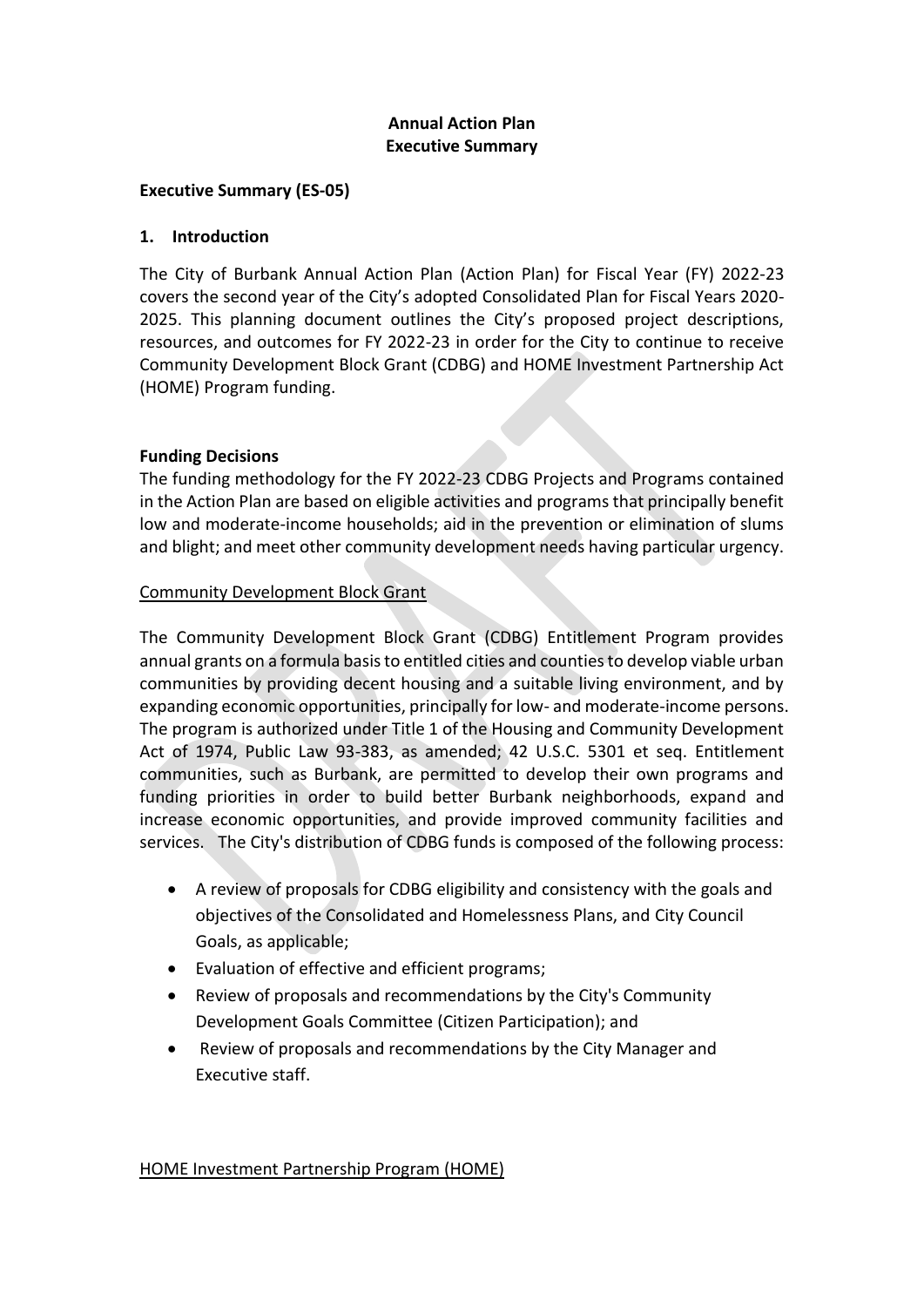HOME funds are allocated to the City of Burbank under the Cranston-Gonzalez National Affordable Housing Act enacted in 1990. This program provides federal funds for the development and rehabilitation of affordable rental and homeownership housing. Funds are allocated by HUD to qualifying participating jurisdictions based upon a variety of demographic and housing factors. With the exception of a waiver granted for disaster-related funding, HOME funds are subject to a 25 percent match of non-federal or in-kind contributions.

The Community Development Department administers the use of HOME funds for eligible activities. Historically, the City utilizes HOME funds to create permanent affordable housing in the City's five Focus Neighborhoods, including special needs housing through partnerships with local and regional housing developers, Community Housing and Development Organizations, and minority-based contractors. The use of HOME funds will be based on individual proposals submitted to the Community Development Department that meet the Consolidated Plan Goals and Objectives. In addition, proposals are reviewed based on the leveraging of resources, financial feasibility, project affordability components, and the number of households to be assisted. Proposed programs and projects to be assisted with HOME funds will be presented to the City Council for consideration on a project-by-project basis.

# **Citizen Participation Summary**

To encourage citizen participation in preparing the Action Plan, the City completed the following actions in accordance with the HUD approved Citizen Participation Plan.

- Released a Request for Funding Proposals for program and project proposals for FY 2022-23 CDBG funding;
- Utilized the goals and objectives of the Consolidated and Homelessness Plans in reviewing activities and programs for CDBG funding;
- Conducted three public meetings with the Community Development Goals Committee for the review of proposals, citizen participation, and funding recommendations;
- Solicited comments for 5 calendar days; and
- Held an agendized, public meeting on May 3, 2022 for the Annual Action Plan for Fiscal Year 2022-23 at the Burbank City Council.

## **Strategic Plan Summary**

The Consolidated Plan's strategy to meet the needs of the community, referred to as a Strategic Plan, provides the general priorities and rationale for Burbank's investment of federal funds. The City identified nine priority needs for the community and the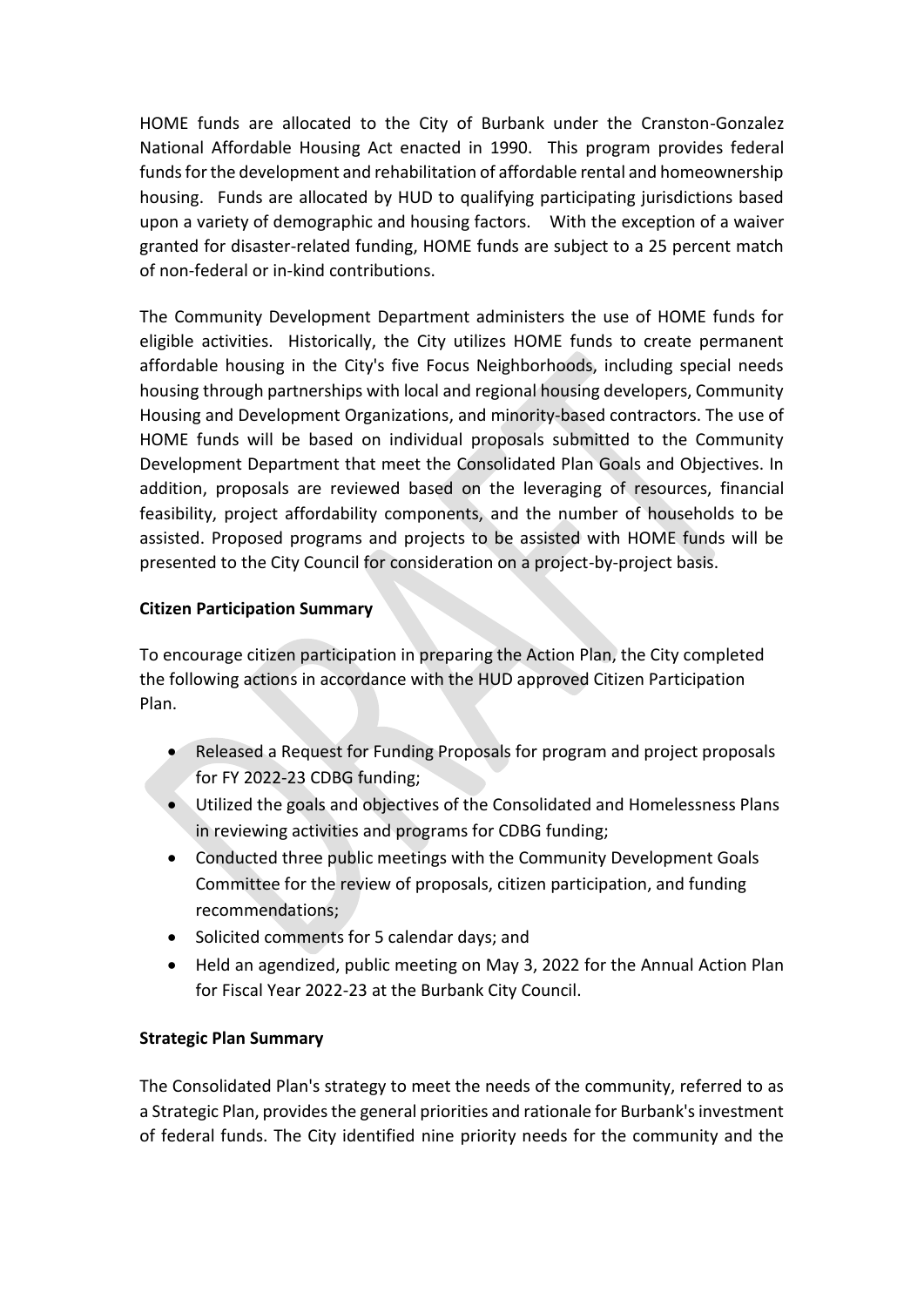corresponding goals to address them. The priority needs were formed based on the national objectives and outcomes supported by HUD.

# **Objectives**

The national objectives originate from the statutory purposes of the formula grant programs:

- Provide decent affordable housing. The activities that typically would be found under this objective are designed to cover a wide range of housing possibilities under HOME and CDBG.
- Creating a suitable living environment. In general, this objective relates to activities that are designed to benefit communities, families, or individuals by addressing issues in their living environment.
- Creating economic opportunities. This objective applies to the types of activities related to economic development, commercial revitalization, or job creation.

# **Outcomes**

The outcomes reflect what the grantee seeks to achieve by the funded activity. The City of Burbank associates the national objectives to these outcomes.

- Availability/Accessibility;
- Affordability; and
- Sustainability.

# **3. Evaluation of past performance**

HUD requires that grantees provide an evaluation of past performance. Since the program year 2021-22 is still in progress, the City of Burbank will evaluate performance outputs and outcomes for CDBG and HOME in the Consolidated Annual Performance Evaluation Report (CAPER) for FY 2021-22 prior to September 30, 2022. Through the annual monitoring of CDBG and HOME sub-recipients, contractors, community-based organizations/developers, the City ensures federal compliance of CDBG and HOME, as well as reporting on outcomes of activities and programs.

## **4. Summary**

It is estimated that the City of Burbank will receive \$13,637,606in federal funding for FY 2022-23 to address goals and objectives of City's Consolidated Plan. The amount includes Section 8 Housing Choice Voucher Program renewal funding of \$11,500,000, Continuum of Care Funding for chronically homeless persons of \$569,204, CDBG Funds totaling \$1,045,092, and \$523,310 in HOME Funds.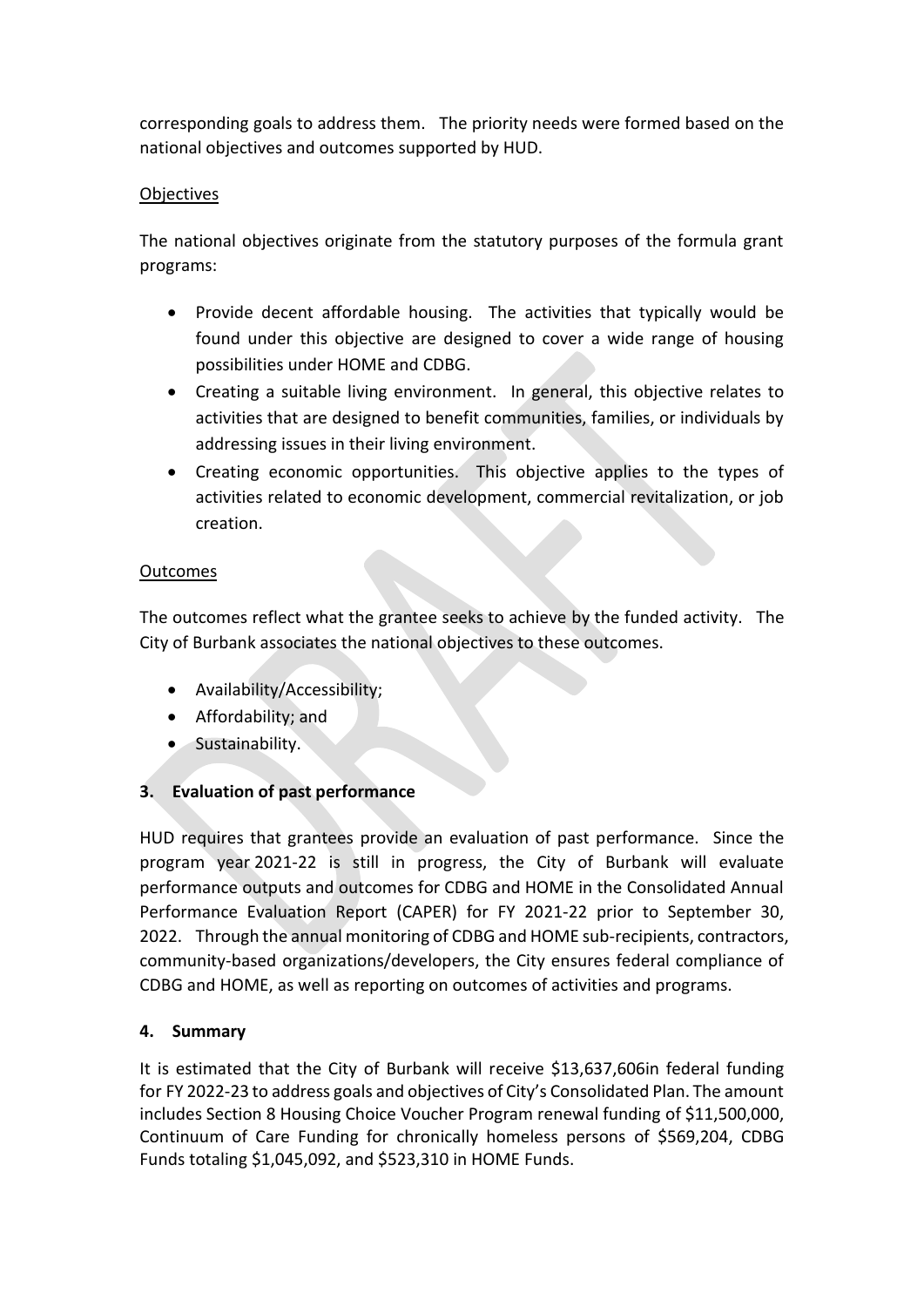Based on the limited amount of federal funding resources available to the City and the priority needs determined to have a high priority level, the FY 2022-23 Action Plan will address the following programs and activities:

#### Housing

- Develop affordable housing opportunities for low to moderate income households, as funding permits;
- Support the use of Section 8 Housing Choice Vouchers to its fullest capacity;
- Monitor restricted affordable rental/owner units throughout the City; and
- Acquire and rehabilitate residential units for permanent and transitional housing for homeless and persons at-risk of homelessness.

#### Homeless Needs

Support programs and activities for homeless individuals, families, veterans, and persons at-risk of homelessness through the following:

- Participation in the Los Angeles County/City Continuum of Care (LACoC) and Service Planning Area Coalition meetings;
- Coordinate an annual homeless count for the City of Burbank;
- Support public service and emergency housing programs that assist the homeless;
- Administer Continuum of Care Funding for Permanent Supportive Housing Vouchers; and
- Leverage local funds to assist individuals and families experiencing homelessness with short-term rapid-rehousing, diversion, and prevention assistance, as funding is made available.
- Implement the City's 2022-2027 Homelessness Plan

## Other Special Needs

The City will also take actions in the coming year to:

- Work toward reducing impediments to fair housing choice for low to moderate-income households;
- Implement an Accessory Dwelling Unit Partnership to create rent-restricted garage conversions for low-income households;
- Assist renters with information on accessibility to decent and safe living conditions;
- Work toward enhancing coordination between public and private organizations, public institutions, and social service agencies;
- Facilitate the development and investment of programs and activities that accomplish the Consolidated Plan Goals and Objectives;
- Provide capacity building and technical assistance to homeless service providers; and
- Enhance the City's Homelessness Plan by developing a five-year (2022-2027) Homelessness Plan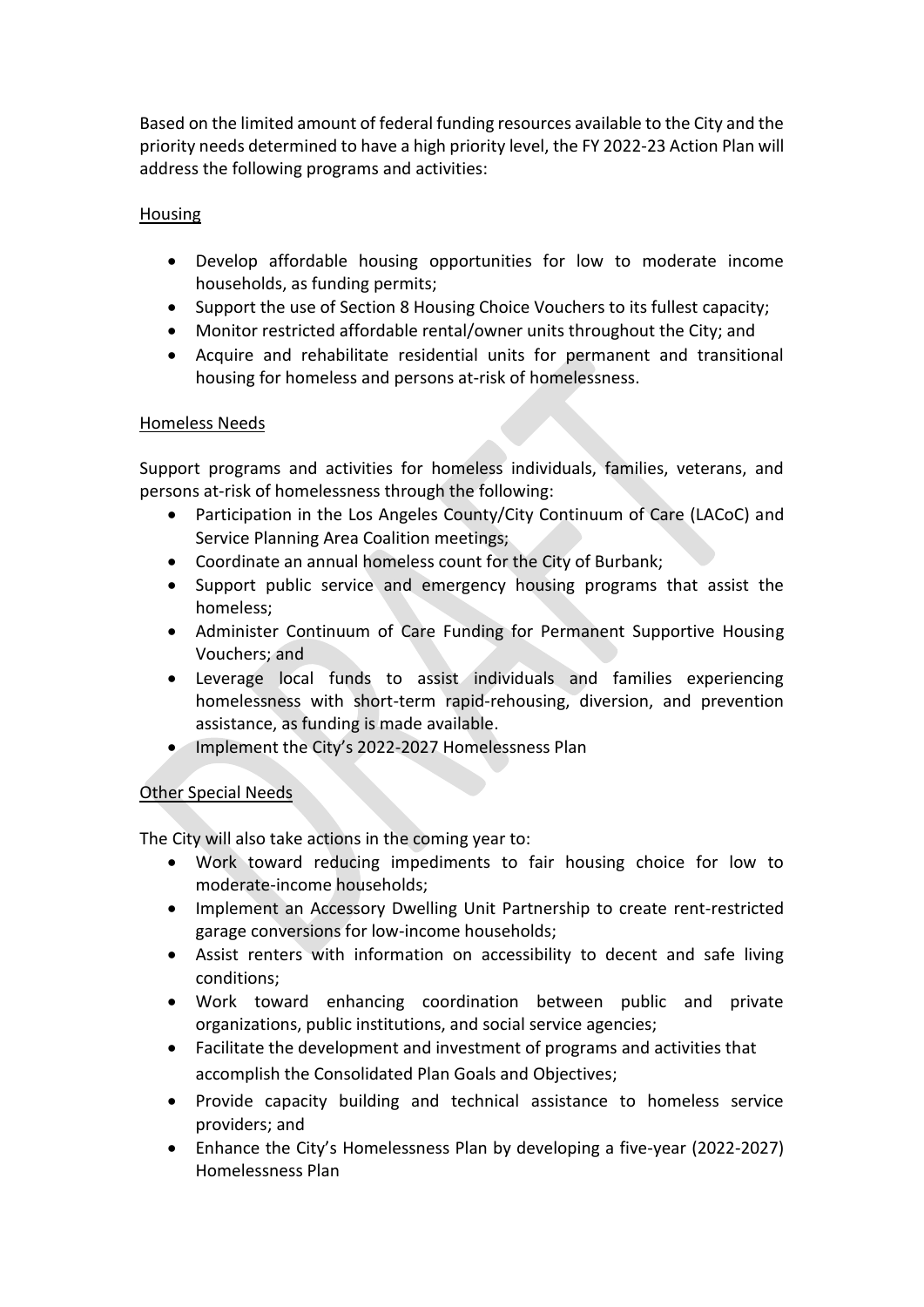# **Expected Resources**

# **AP-15 Expected Resources – 91.220(c)(1,2)**

# **Introduction**

The City of Burbank (City) will use both private and public resources to create and preserve affordable housing, improve the safety and livability of neighborhoods, and expand economic opportunities for its residents. This section summarizes the main sources of potential funding to carry out housing and community development activities. The City's estimated funding levels for formula grant programs include CDBG and HOME.

#### Public Funding

Public funding at the federal level comes from CDBG, HOME, and Public Housing Assistance (Section 8) and Permanent Supportive Housing as the foundation for implementing the five-year Consolidated Plan for Fiscal Years 2020-2025. CDBG funding can support the strategic plan priorities identified in the Consolidated Plan. The strategies include public/community services; public facility improvements; infrastructure improvements; economic development; and program administration. Table 1 below shows the anticipated resources from public funds.

| Program     | Source             | <b>Uses</b>                                                                                    | Annual<br>Alloca-<br>tion: | Program<br>Income: | Total       | Description                                                                                                                                                                                                          |
|-------------|--------------------|------------------------------------------------------------------------------------------------|----------------------------|--------------------|-------------|----------------------------------------------------------------------------------------------------------------------------------------------------------------------------------------------------------------------|
| <b>CDBG</b> | Public-<br>federal | Administra-<br>tion; capital<br>projects:<br>economic<br>development<br>and public<br>services | \$1,018,306                | \$26,786           | \$1,045,092 | The FY 2022-<br>23 projected<br>allocation for<br>projects and<br>programs are<br>as<br>follows: admin<br>-istration<br>(20%); public<br>services (15%);<br>and<br>capital/econo-<br>mic<br>development<br>$(65%)$ . |
| <b>HOME</b> | Public-<br>federal | Administration<br>Acquisition and<br>rehabilitation<br>of multi-family<br>units to create      | \$523,310                  |                    | \$523,310   | FY 2022-23<br>allocation for<br>affordable<br>housing<br>activities and                                                                                                                                              |

#### **Anticipated Resources**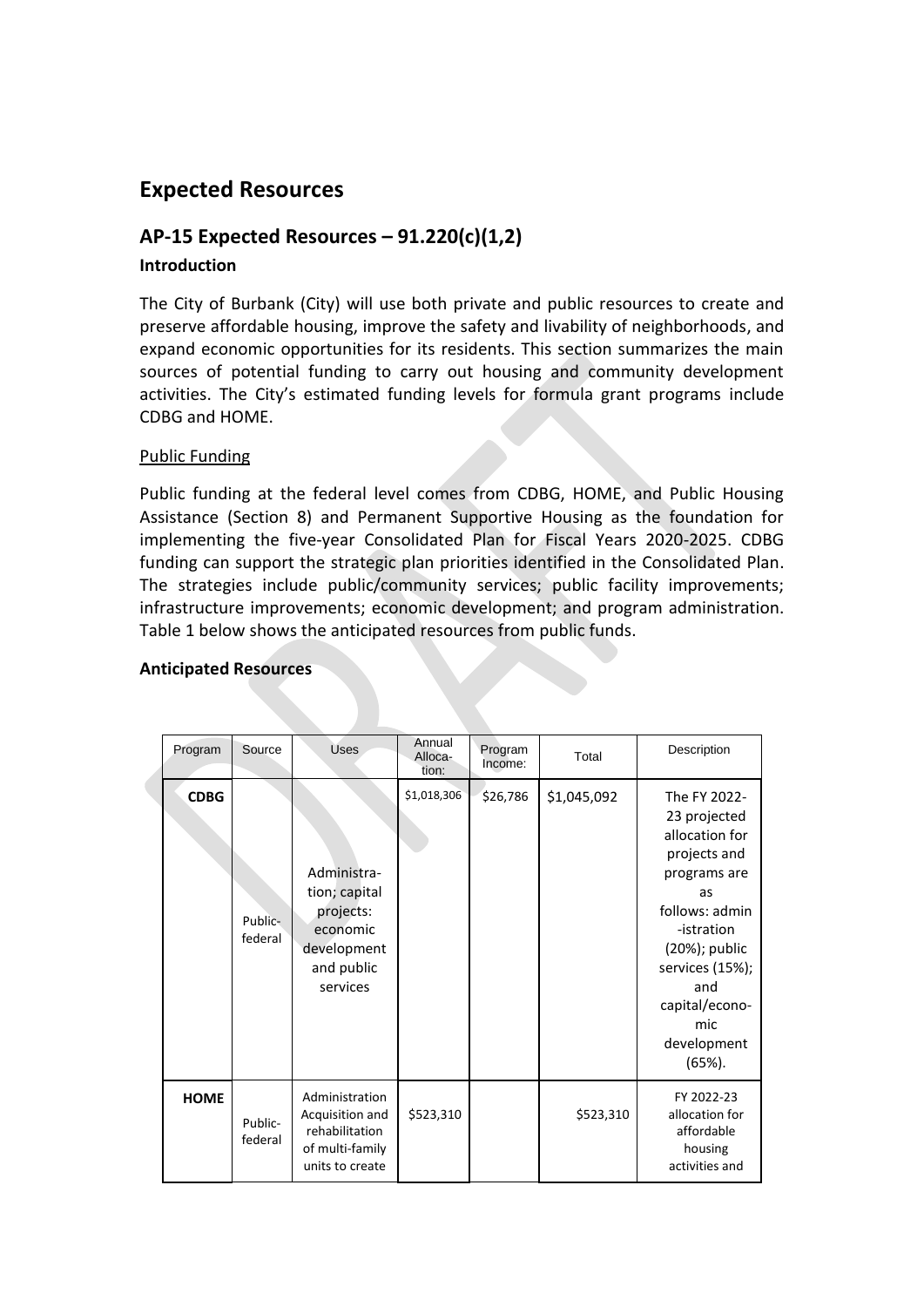|                                                                |                           | permanent<br>affordable<br>rental housing                                  |            |            | program<br>administration.                                                                                                                                                                                   |
|----------------------------------------------------------------|---------------------------|----------------------------------------------------------------------------|------------|------------|--------------------------------------------------------------------------------------------------------------------------------------------------------------------------------------------------------------|
| <b>Section 8</b><br>ing Choice<br>Voucher                      | Public-<br>federal        | Rental<br>Assistance only                                                  | 11,500,000 | 11,500,000 | Section<br>8<br>Housing Choice<br>Vouchers<br>rental<br>provide<br>subsidies<br>to<br>extremely<br>low<br>income<br>individuals<br>and<br>from<br>families<br>Housing<br>the<br>Authority's<br>waiting list. |
| <b>Special</b><br><b>Needs</b><br><b>Assistance</b><br>Program | Con-<br>tinuum<br>of Care | Rental<br>Assistance,<br>Administration<br>, Supportive<br><b>Services</b> | \$569,204  | \$569,204  | The Permanent<br>Supportive<br>Housing<br>Vouchers will<br>provide rental<br>assistance to<br>individuals and<br>families who<br>meet the<br>definition of<br>chronic<br>homelessness                        |
|                                                                |                           |                                                                            |            | 13,637,606 |                                                                                                                                                                                                              |

**Table 1 - Expected Resources – Priority Table**

## Private Funding

When considering private sector funding, the City may also work with the lending community to provide dollars to meet the City's needs through the Community Reinvestment Act (CRA) such as economic development activities and assistance to first-time homebuyers. Programs include: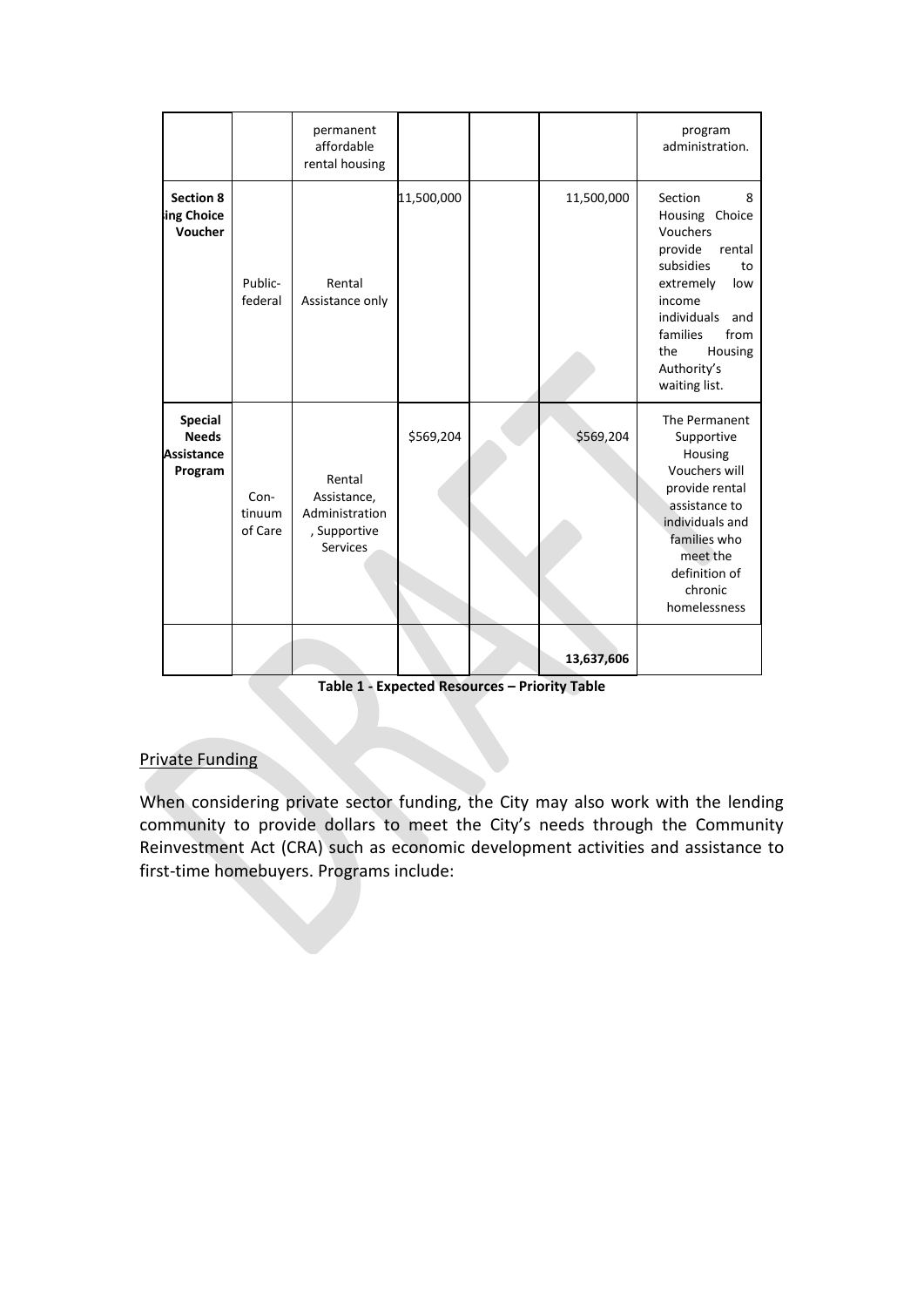|                 | <b>Federal, State and Private Resources Available for</b> |                                                     |                            |  |
|-----------------|-----------------------------------------------------------|-----------------------------------------------------|----------------------------|--|
|                 |                                                           | <b>Housing and Community Development Activities</b> |                            |  |
|                 |                                                           | <b>Competitive Programs</b>                         |                            |  |
| Program         |                                                           | <b>Description</b>                                  | <b>Eligible Activities</b> |  |
| Emergency       | Solutions                                                 | Provides assistance to                              | <b>Street Outreach and</b> |  |
| Grant (Federal) |                                                           | address the community's                             | Emergency Shelter,         |  |
|                 |                                                           | overall efforts to impact                           | Homeless Prevention,       |  |
|                 |                                                           | homelessness and align                              | Rapid Rehousing            |  |
|                 |                                                           | with local priorities,                              | Assistance, and local      |  |
|                 |                                                           | ensure that households                              | grant administration.      |  |
|                 |                                                           | experiencing                                        |                            |  |
|                 |                                                           | homelessness, including                             |                            |  |
|                 |                                                           | those with high barriers                            |                            |  |
|                 |                                                           | to housing stability or                             |                            |  |
|                 |                                                           | high-service needs are                              |                            |  |
|                 |                                                           | able to participate in ESG-                         |                            |  |
|                 |                                                           | funded activities, and                              |                            |  |
|                 |                                                           | shorten the length of                               |                            |  |
|                 |                                                           | time people experience                              |                            |  |
|                 |                                                           | homelessness.                                       |                            |  |
| Permanent       | Supportive                                                | Provides permanent                                  | <b>Tenant based rental</b> |  |
| Housing         |                                                           | housing aid with                                    | assistance                 |  |
|                 |                                                           | supportive services to be                           |                            |  |
|                 |                                                           | provided with other                                 |                            |  |
|                 |                                                           | sources of funds.                                   |                            |  |
|                 |                                                           | Assistance provided to                              |                            |  |
|                 |                                                           | homeless people with                                |                            |  |
|                 |                                                           | disabilities and their                              |                            |  |
|                 |                                                           | families. Selection is on                           |                            |  |
|                 |                                                           | a nationwide competitive                            |                            |  |
|                 |                                                           | basis.                                              |                            |  |
|                 |                                                           |                                                     |                            |  |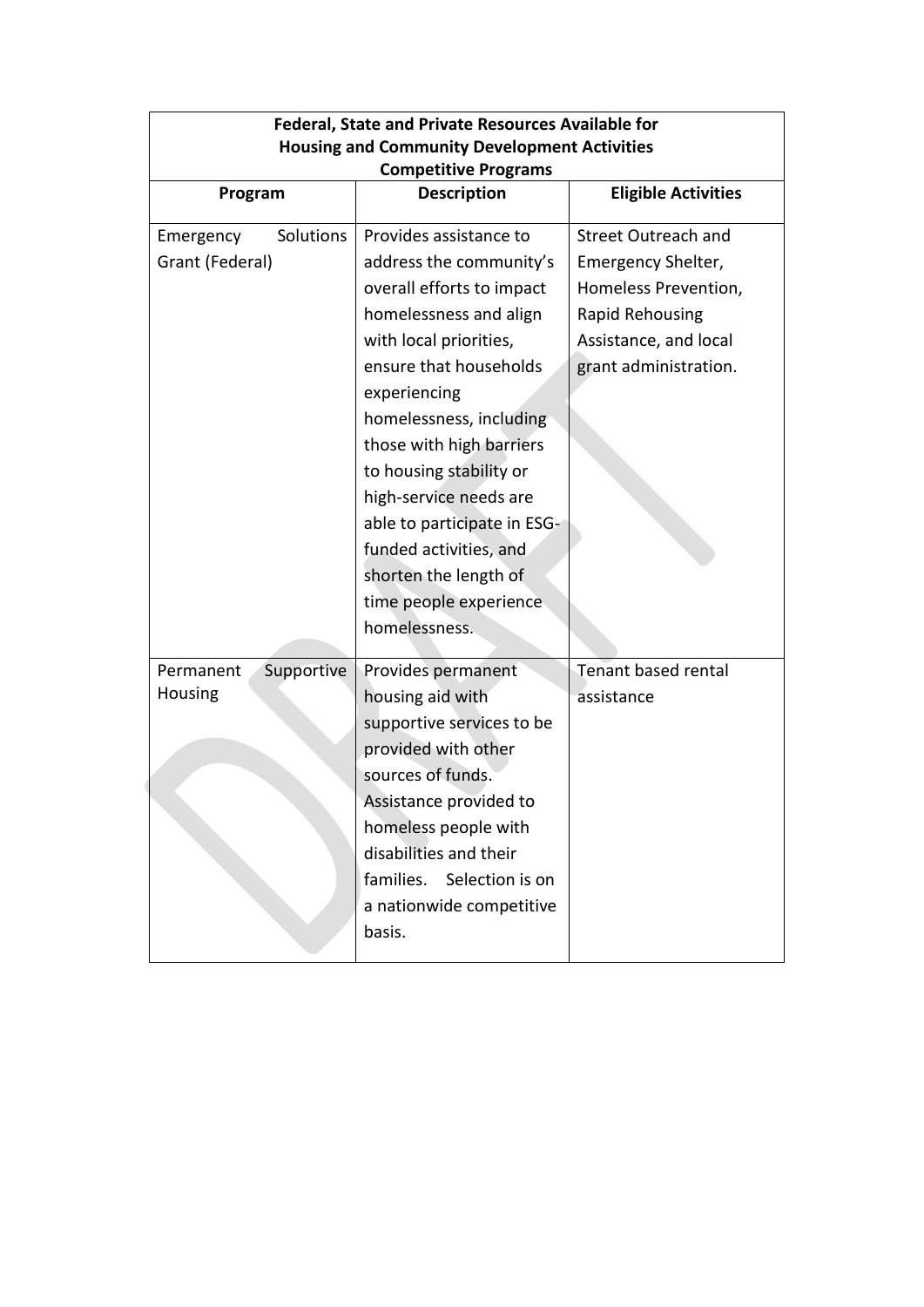| <b>Table 5 (continued)</b><br><b>Federal, State and Private Resources Available for</b><br><b>Housing and Community Development Activities</b><br><b>Competitive Programs</b> |                            |                           |  |
|-------------------------------------------------------------------------------------------------------------------------------------------------------------------------------|----------------------------|---------------------------|--|
| Lending Community                                                                                                                                                             | The Community              | Varies, depending on      |  |
| (Private)                                                                                                                                                                     | Reinvestment Act (CRA)     | individual program        |  |
|                                                                                                                                                                               | requires certain regulated | offered by private        |  |
|                                                                                                                                                                               | financial institutions to  | lenders.                  |  |
|                                                                                                                                                                               | achieve goals for lending  |                           |  |
|                                                                                                                                                                               | in low- and moderate-      |                           |  |
|                                                                                                                                                                               | income neighborhoods.      |                           |  |
|                                                                                                                                                                               | As a result, most of the   |                           |  |
|                                                                                                                                                                               | larger private lenders     |                           |  |
|                                                                                                                                                                               | offer one or more          |                           |  |
|                                                                                                                                                                               | affordable housing         |                           |  |
|                                                                                                                                                                               | programs, such as first-   |                           |  |
|                                                                                                                                                                               | time homebuyer, housing    |                           |  |
|                                                                                                                                                                               | rehabilitation, or new     |                           |  |
|                                                                                                                                                                               | construction               |                           |  |
|                                                                                                                                                                               |                            |                           |  |
| Home For Good Funder's<br>Collaborative                                                                                                                                       | Public and private funders | Capacity Building,        |  |
| (Private)                                                                                                                                                                     | have created a Funder's    | Permanent supportive      |  |
|                                                                                                                                                                               | Collaborative by aligning  | housing creation and      |  |
|                                                                                                                                                                               | funding for permanent      | operations, and           |  |
|                                                                                                                                                                               | supportive housing, a      | supportive service grants |  |
|                                                                                                                                                                               | critical solution to end   | for the homeless.         |  |
|                                                                                                                                                                               | chronic homelessness.      |                           |  |
|                                                                                                                                                                               |                            |                           |  |

# **Explain how federal funds will leverage those additional resources (private, state and local funds), including a description of how matching requirements will be satisfied**

The City leverages resources among the formula grant programs. For example, the CDBG program is leveraged by a variety of sources including private and public investment; in-kind services; and City General Funds. The match requirement of 25 percent of the total HOME funds drawn down for projects continues to be met by former redevelopment tax increment credits. As a result of the elimination of redevelopment tax increment, the City will be utilizing a match carry-over credit surplus derived from prior contributions by the former Burbank Redevelopment Agency for the development of affordable housing activities. The match carry-over credit surplus is approximately \$7,746,230.45. The City will also pursue competitive public and private grants for the development and preservation of programs, housing, and services. During FY 2022-23, the City will consider competing for federal, state and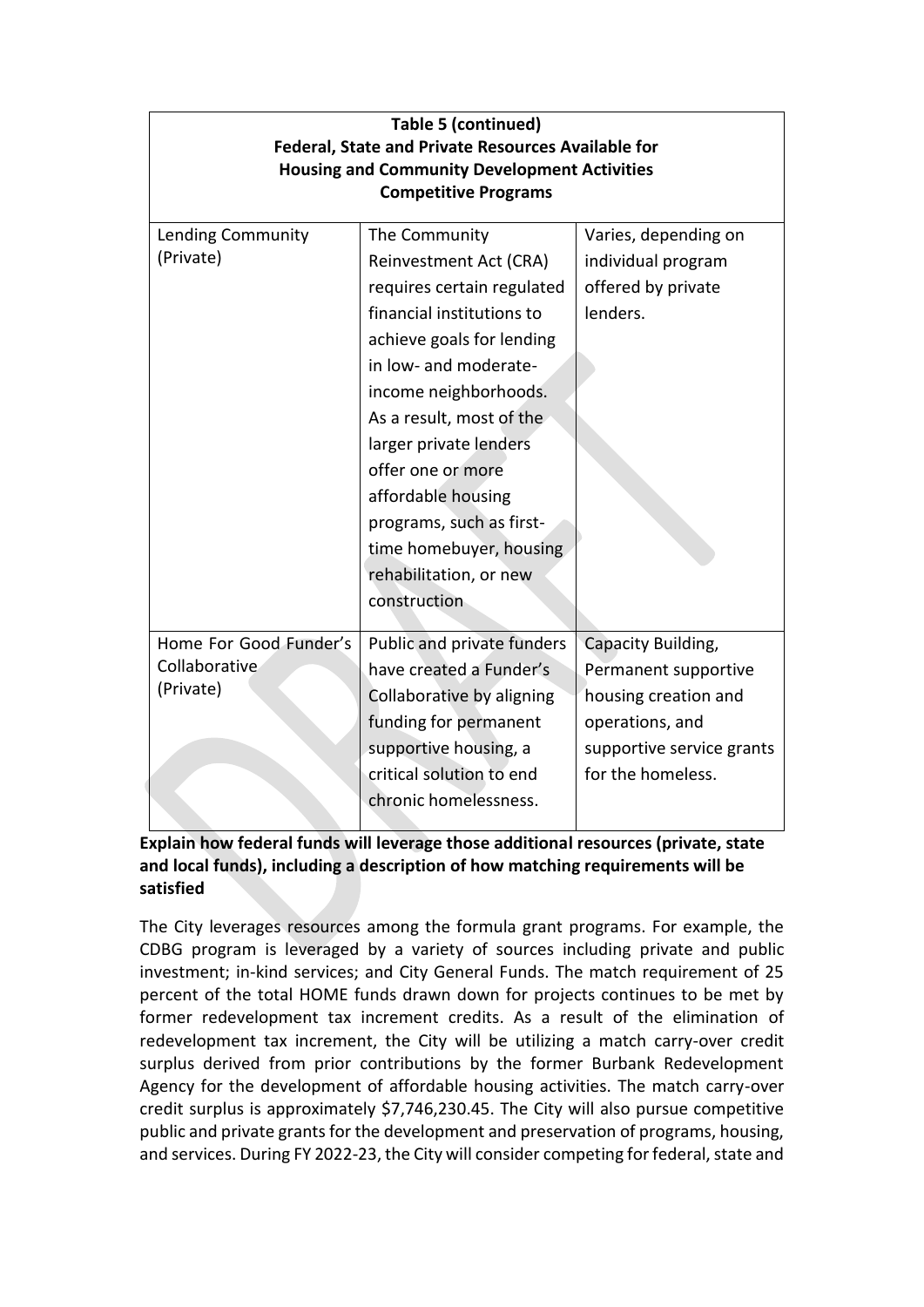private resources available for housing and community development opportunities listed above.

# **If appropriate, describe publically owned land or property located within the jurisdiction that may be used to address the needs identified in the plan**

The City has begun the process of identifying City owned land and other potential land within City boundaries for the purpose of addressing affordable housing and homelessness per the needs in the City's five-year Consolidated Plan for Fiscal Year 2020-2025.

#### **Discussion**

Please see the narrative above for discussion.

# **AP-21 Annual Goals and Objectives**

#### **Goals Summary Information**

| Sort<br>Orde<br>$\mathsf{r}$ | Goal Name                           | Start<br>Year         | End<br>Year | Category            | Geographic<br>Area                  | <b>Needs</b><br>Addressed                       | Funding            | Goal<br>Outcome<br>Indicator |
|------------------------------|-------------------------------------|-----------------------|-------------|---------------------|-------------------------------------|-------------------------------------------------|--------------------|------------------------------|
| $\mathbf{1}$                 | Preserving<br>Affordable<br>Housing | 202<br>$\overline{2}$ | 202<br>3    | Housin<br>g         | <b>Focus</b><br>Neighbor<br>-hood   | Housing                                         | HOME:<br>\$470,979 | Units<br>created             |
| $\overline{2}$               | Economic<br>Development             | 202<br>$\overline{2}$ | 202<br>3    | Non-<br>Housin<br>g | City-wide                           | Low to<br>Moderat<br>e Income<br><b>Benefit</b> | <b>CDBG: TBD</b>   | people<br>assiste<br>d       |
| 3                            | Homelessness                        | 202<br>2              | 202<br>3    | Housin<br>g         | City-wide                           | Low to<br>Moderat<br>e Income<br><b>Benefit</b> | CDBG: TBD          | people<br>assiste<br>d       |
| 4                            | Community<br><b>Facilities</b>      | 202<br>$\overline{2}$ | 202<br>3    | Non-<br>Housin<br>g | City-wide                           | Low to<br>Moderat<br>e Income<br><b>Benefit</b> | <b>CDBG: TBD</b>   | people<br>assiste<br>d       |
| 5                            | Infrastructure<br>S                 | 202<br>$\overline{2}$ | 202<br>3    | Non-<br>Housin<br>g | Low<br>Income<br>Neighbor<br>-hoods | Low to<br>Moderat<br>e Income<br>Benefit        | <b>CDBG: TBD</b>   | people<br>assiste<br>d       |
| 6                            | Public<br>Services                  | 202<br>$\overline{2}$ | 202<br>3    | Non-<br>Housin<br>g | City-wide                           | Low to<br>Moderat<br>e Income<br>Benefit        | <b>CDBG: TBD</b>   | people<br>assiste<br>d       |
| $\overline{7}$               | Administratio<br>n                  | 202<br>$\overline{2}$ | 202<br>3    | Non-<br>Housin<br>g | n/a                                 | n/a                                             | CDBG:<br>\$209,018 | n/a                          |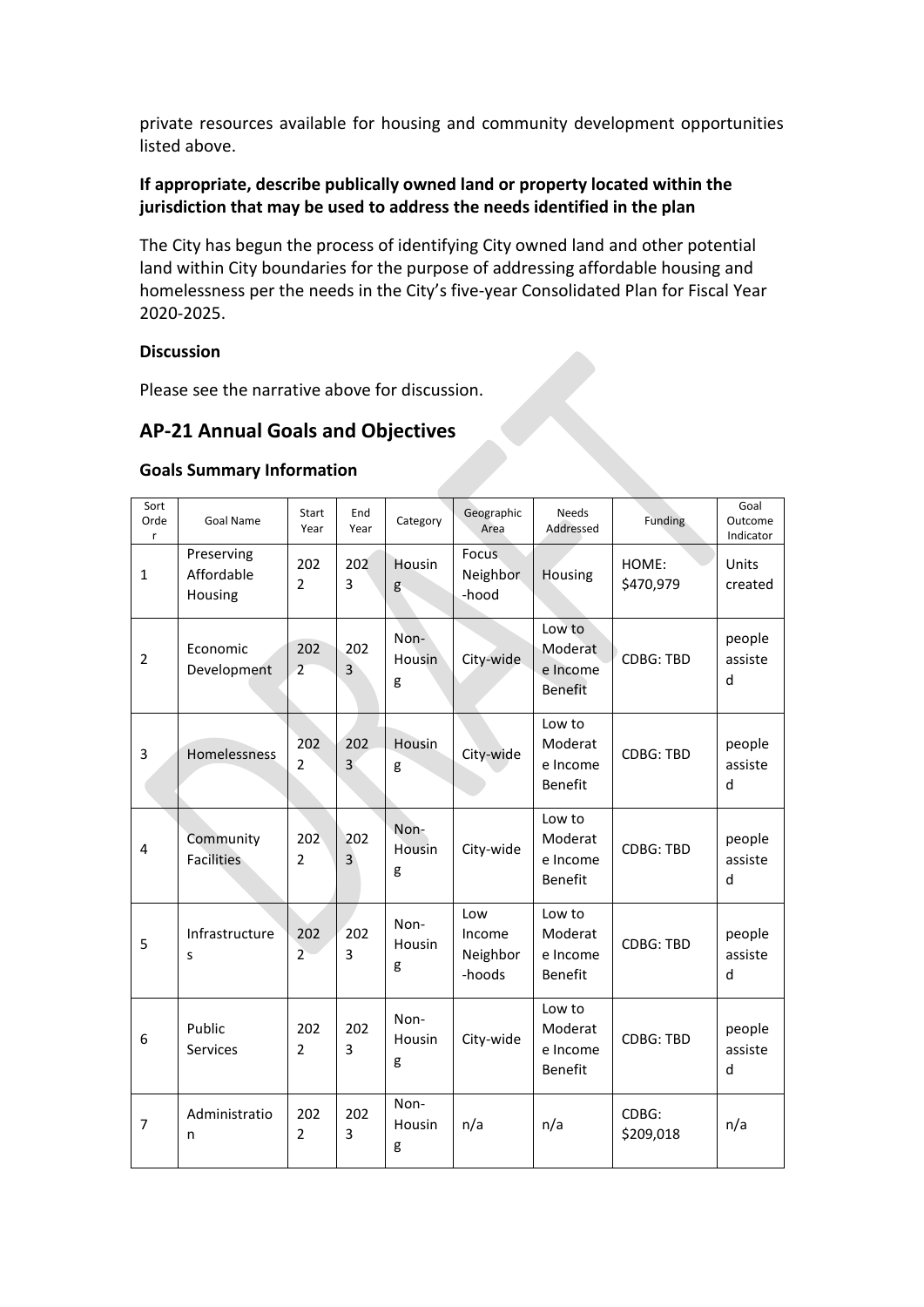|  |  |  | HOME:52,33 |  |
|--|--|--|------------|--|
|  |  |  |            |  |
|  |  |  |            |  |

**Table 2 – Goals Summary**

# **Goals Description**

|                | Goal                                    | <b>Outcome Indicators</b>                                                                                                                                                                        | <b>Outcome Unit of</b><br><b>Measure (2020-</b><br>2025) | <b>Outcome</b><br><b>Expected</b><br>(Annually) |
|----------------|-----------------------------------------|--------------------------------------------------------------------------------------------------------------------------------------------------------------------------------------------------|----------------------------------------------------------|-------------------------------------------------|
| $\mathbf{1}$   | Community<br><b>Facilities</b>          | <b>Public/Private Facilities</b><br>(i.e.: emergency shelter,<br>libraries, community<br>centers) and/or<br><b>Infrastructure Activities</b><br>other than Low/Moderate<br><b>Income Housing</b> | <b>Total Persons</b><br>Assisted 1,425                   | 285<br>unduplicated<br>people                   |
| $\overline{2}$ | Infrastructure<br>Improvements          | Public Facility, Streets,<br>Alleys, code enforcement,<br>abatements or<br>Infrastructure Activities<br>other than Low/Moderate<br><b>Income Housing</b>                                         | <b>Total Persons</b><br>Assisted 500                     | 100<br>unduplicated<br>people                   |
| 3              | <b>Public Services</b>                  | Public service activities<br>other than Low/Moderate<br>Income Housing including<br>senior, youth, childcare,<br>disabled, and health<br>services                                                | <b>Total Person</b><br>Assisted 3,000                    | 600<br>unduplicated<br>people                   |
| 4              | Homelessness                            | Public service activities<br>other than Low/Moderate<br>Income Housing including<br>mental health, outreach,<br>emergency services, rent<br>assistance, and counseling                           | <b>Total Persons</b><br>Assisted 1,425                   | 285<br>unduplicated<br>people                   |
| 5              | Economic<br>Development                 | Public service activities<br>other than Low/Moderate<br>Income Housing including<br>capacity building, job<br>training, business<br>workshops, etc.                                              | <b>Total Persons</b><br>Assisted 25                      | 5<br>unduplicated<br>people                     |
| 6              | Preserving<br><b>Affordable Housing</b> | Rent or owner restricted<br>units, acquisition,<br>rehabilitation,<br>predevelopment,                                                                                                            | <b>Household Housing</b><br>Unit 15                      | 3 units                                         |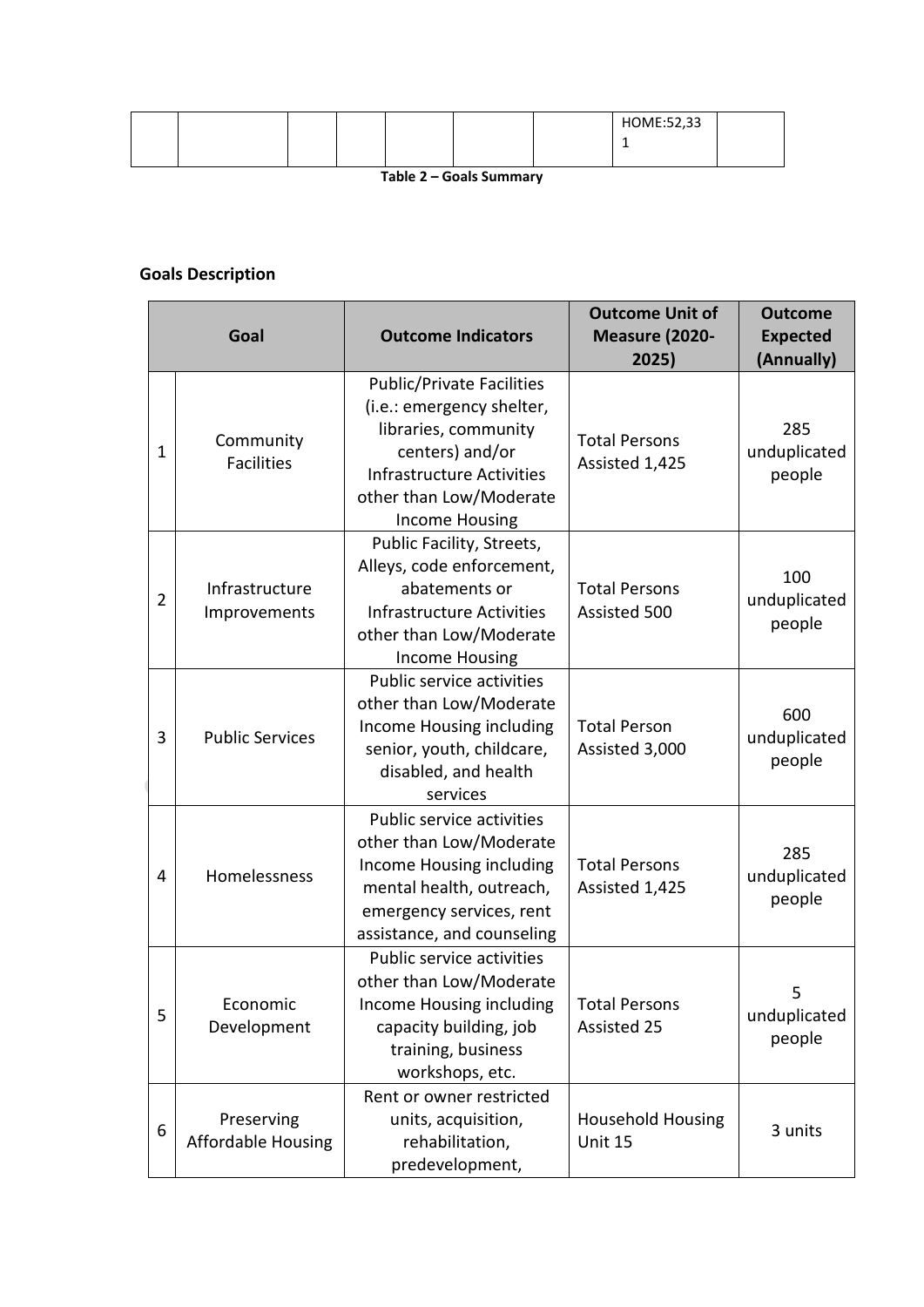|  |                | conversions, transitional<br>housing, Accessory<br><b>Dwelling Units</b> |     |     |
|--|----------------|--------------------------------------------------------------------------|-----|-----|
|  | Administration | Planning, Administration,<br>and Housing Counseling                      | n/a | n/a |

# **Projects**

# **AP-35 Projects – 91.220(d)**

# **Introduction**

## **Projects**

| $AP-35$ Projects $-91.220(0)$ |                                                                                                 |  |  |  |
|-------------------------------|-------------------------------------------------------------------------------------------------|--|--|--|
|                               | Introduction                                                                                    |  |  |  |
|                               |                                                                                                 |  |  |  |
|                               | <b>Projects</b>                                                                                 |  |  |  |
| #                             | <b>Project Name</b>                                                                             |  |  |  |
| $\mathbf{1}$                  | Believe in Big Change, Inc Next Level of Care Empowerment                                       |  |  |  |
| $\overline{2}$                | Kids Community Dental ClinicDental Treatments for Low Income Children                           |  |  |  |
| 3                             | Burbank Housing Corporation BHC Summer Camp                                                     |  |  |  |
| 4                             | Family Service AgencyResidential Therapeutic Care for Special Homeless                          |  |  |  |
| 5                             | Family Service AgencyHomeless Transitional Stabilization Fund                                   |  |  |  |
| 6                             | Burbank Temporary Aid CenterBurbank Temporary Aid Center (Public Service)                       |  |  |  |
| 7                             | <b>Burbank YMCASocial Impact Center</b>                                                         |  |  |  |
| 8                             | Home Again LAHomeless Outreach Services                                                         |  |  |  |
| 9                             | Armenian Relief SocietyCommunity Social Services Program                                        |  |  |  |
| 10                            | Jacaranda HousingResidential Program                                                            |  |  |  |
| 11                            | <b>Burbank Coordinating CouncilCamperships</b>                                                  |  |  |  |
| 12                            | Burbank Noon LionsIndigent Eye Care & Ear of the Lion                                           |  |  |  |
| 13                            | <b>Burbank Library Dept Library Consultation Spaces (Capital)</b>                               |  |  |  |
| 14                            | Burbank Temporary Aid CenterBurbank Temporary Aid Center (Capital)                              |  |  |  |
| 15                            | City of BurbankSanta Anita Playlot Renovation Project (Capital)                                 |  |  |  |
| 16                            | Community Development DepartmentFacility Renovation and Accessibility Improvements<br>(Capital) |  |  |  |
| 17                            | <b>CDBG Administration</b>                                                                      |  |  |  |
| 18                            | <b>HOME Administration</b>                                                                      |  |  |  |

**Table 3 – Project Information**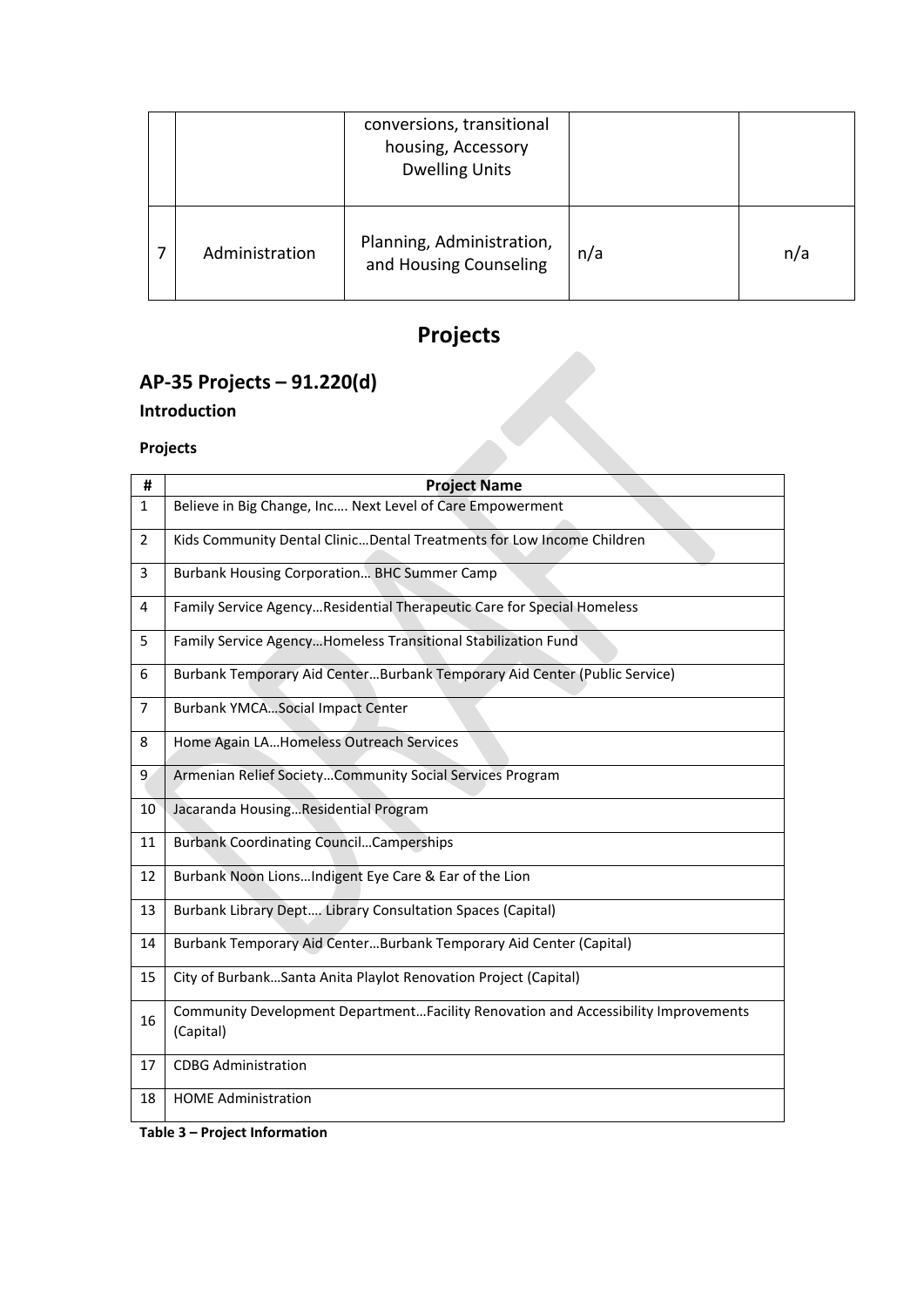# **Describe the reasons for allocation priorities and any obstacles to addressing underserved needs**

The FY 2022-23 Annual Action Plan will address the Consolidated Plan goals and objectives established for Fiscal Years 2020-2025. The City of Burbank has taken several factors into consideration for prioritizing CDBG funds. These include 1) those households most in need of housing and community development assistance, as determined through the Consolidated Plan Needs Assessment, consultation, and public participation process; 2) which activities will best meet the needs of those identified households; and 3) the extent of other non-federal resources and programs available to address these needs. Burbank's primary source of funds to address the community's access and availability to housing and services are CDBG funds. The Strategic Plan also includes Burbank's priority for non-housing needs include community facility, infrastructure, public service, economic development, and planning needs. The unmet housing needs identified in the City's five-year Strategic Plan are based on 2010 census data of households with housing problems compiled as part of the CHAS Databook. Finally, the funding priorities include input from various institutions, nonprofits, businesses, and residents.

# **AP-38 Project Summary**

## **Project Summary Information**

| $\mathbf{1}$ | <b>Project Name</b>                                                                              | Family Service Agency - Homeless Transitional Stabilization<br>Fund                                            |
|--------------|--------------------------------------------------------------------------------------------------|----------------------------------------------------------------------------------------------------------------|
|              | <b>Target Area</b>                                                                               | City-wide                                                                                                      |
|              | <b>Goals Supported</b>                                                                           | Homelessness                                                                                                   |
|              | Needs Addressed                                                                                  | <b>Homelessness</b>                                                                                            |
|              | <b>Funding Request</b>                                                                           | CDBG: \$45,000                                                                                                 |
|              | Description                                                                                      | Provide counseling services and therapy for transitional housing<br>families operated by Family Service Agency |
|              | <b>Target Date</b>                                                                               | 7/1/2022                                                                                                       |
|              | Estimate the number<br>and type of families that<br>will benefit from the<br>proposed activities | 14 unduplicated clients                                                                                        |
|              | <b>Location Description</b>                                                                      | Site confidential                                                                                              |
|              | <b>Planned Activities</b>                                                                        | Delivery of professional and licensed clinicians                                                               |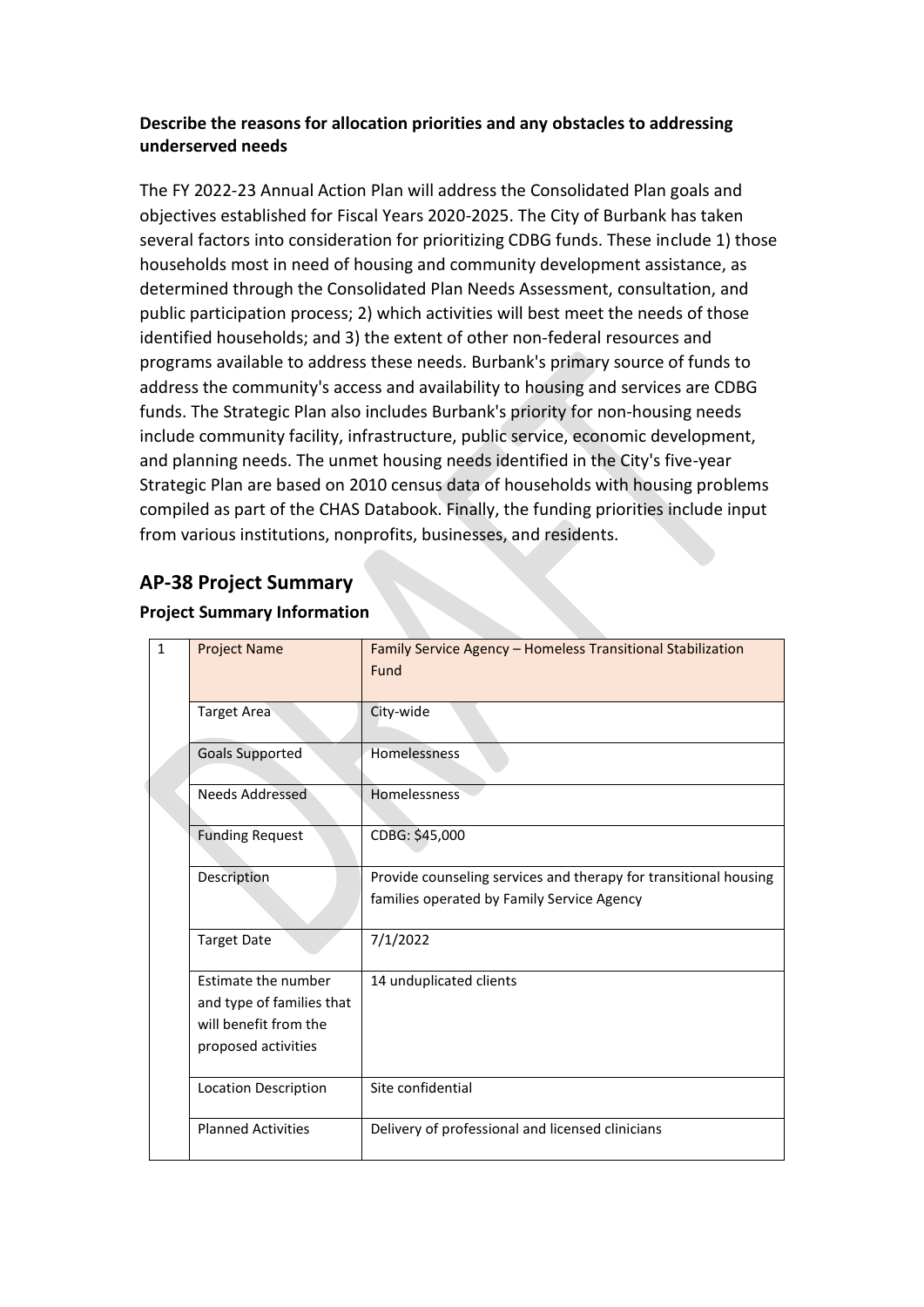| $\overline{2}$ | <b>Project Name</b>                                                                              | Burbank Temporary Aid Center - Burbank Temporary Aid Center<br>(Public Service)                                                                                                                                                                                                                                                                             |
|----------------|--------------------------------------------------------------------------------------------------|-------------------------------------------------------------------------------------------------------------------------------------------------------------------------------------------------------------------------------------------------------------------------------------------------------------------------------------------------------------|
|                | <b>Target Area</b>                                                                               | <b>Homeless and At-Risk</b>                                                                                                                                                                                                                                                                                                                                 |
|                | Goals Supported                                                                                  | Homelessness                                                                                                                                                                                                                                                                                                                                                |
|                | Needs Addressed                                                                                  | Homelessness                                                                                                                                                                                                                                                                                                                                                |
|                | <b>Funding Request</b>                                                                           | CDBG: \$53,000                                                                                                                                                                                                                                                                                                                                              |
|                | Description                                                                                      | Providing rental assistance, utility assistance, food pantry,<br>reimbursement of operating showers and laundry (water and<br>electricity)                                                                                                                                                                                                                  |
|                | <b>Target Date</b>                                                                               | 7/1/2022                                                                                                                                                                                                                                                                                                                                                    |
|                | Estimate the number<br>and type of families that<br>will benefit from the<br>proposed activities | 410 unduplicated low-income residents served                                                                                                                                                                                                                                                                                                                |
|                | <b>Location Description</b>                                                                      | 1308 W. Burbank Blvd                                                                                                                                                                                                                                                                                                                                        |
|                | <b>Planned Activities</b>                                                                        | <b>Emergency service provisions</b>                                                                                                                                                                                                                                                                                                                         |
| 3              | <b>Project Name</b>                                                                              | YMCA - Social Impact Center                                                                                                                                                                                                                                                                                                                                 |
|                | Target Area                                                                                      | Citywide                                                                                                                                                                                                                                                                                                                                                    |
|                | <b>Goals Supported</b>                                                                           | <b>Public Services</b>                                                                                                                                                                                                                                                                                                                                      |
|                | <b>Needs Addressed</b>                                                                           | Providing resources and services for youth and families, in<br>particular, the LGBTQIA+ community. The center is for<br>individuals of all ages with a focus on middle and high school<br>aged youth to have a safe space to learn life skills, attend<br>workshops, and improve their mental health. The center will<br>also support LGBTQ homeless youth. |
|                | <b>Funding Request</b>                                                                           | CDBG: \$18,000                                                                                                                                                                                                                                                                                                                                              |
|                | Description                                                                                      | Provide educational enrichment programs for the LGBTQIA +<br>youth entering middle school and high school.                                                                                                                                                                                                                                                  |
|                | <b>Target Date</b>                                                                               | 7/01/2022                                                                                                                                                                                                                                                                                                                                                   |
|                | Estimate the number<br>and type of families that<br>will benefit from the<br>proposed activities | 283 unduplicated children from low-income households                                                                                                                                                                                                                                                                                                        |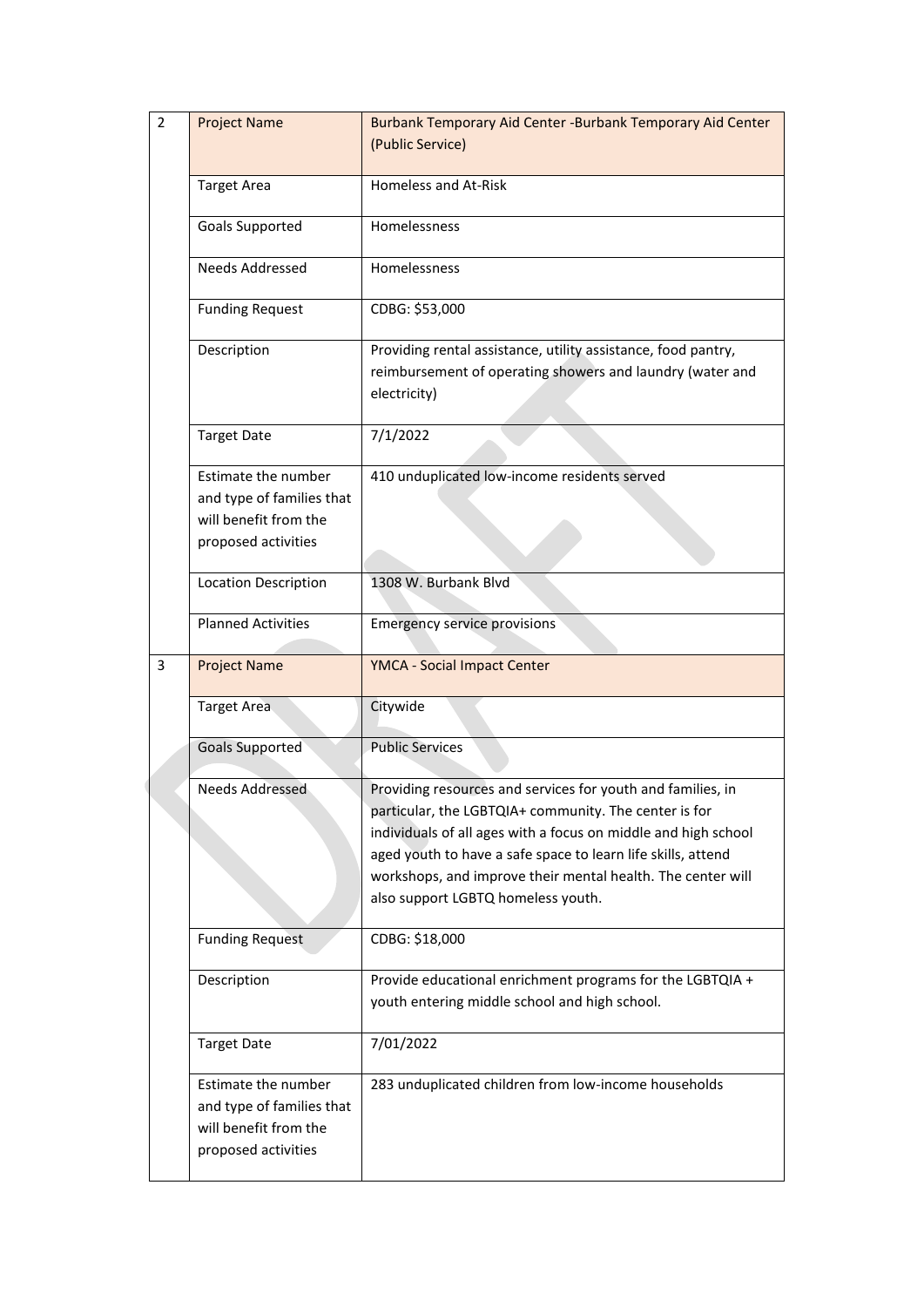|   | <b>Location Description</b>                                                                      | 321 E. Magnolia Blvd                                                                                     |
|---|--------------------------------------------------------------------------------------------------|----------------------------------------------------------------------------------------------------------|
|   | <b>Planned Activities</b>                                                                        | Educational and arts curriculum taught by instructors                                                    |
| 4 | <b>Project Name</b>                                                                              | Believe in Change, Inc. - Next Level of Care Empowerment                                                 |
|   | <b>Target Area</b>                                                                               | Citywide                                                                                                 |
|   | Goals Supported                                                                                  | <b>Public Services</b>                                                                                   |
|   | <b>Needs Addressed</b>                                                                           | Homeless services                                                                                        |
|   | <b>Funding Request</b>                                                                           | CDBG \$30,000                                                                                            |
|   | Description                                                                                      | Providing an eight-month bridge housing program and<br>supportive services for women with minor children |
|   | <b>Target Date</b>                                                                               | 7/31/2022                                                                                                |
|   | Estimate the number<br>and type of families that<br>will benefit from the<br>proposed activities | 20unduplicated families from low-income households                                                       |
|   | <b>Location Description</b>                                                                      | Confidential                                                                                             |
|   | <b>Planned Activities</b>                                                                        | providing counseling and case management                                                                 |
| 5 | <b>Project Name</b>                                                                              | Burbank Noon Lions - Indigent Eye Care & Ear of the Lion                                                 |
|   | <b>Target Area</b>                                                                               | Citywide                                                                                                 |
|   | <b>Goals Supported</b>                                                                           | <b>Public Services</b>                                                                                   |
|   | Needs Addressed                                                                                  | <b>Health services</b>                                                                                   |
|   | <b>Funding Request</b>                                                                           | CDBG: \$4,996                                                                                            |
|   | Description                                                                                      | Providing free and low-cost vision and hearing screenings and<br>equipment/materials                     |
|   | <b>Target Date</b>                                                                               | 7/1/2022                                                                                                 |
|   | Estimate the number<br>and type of families that<br>will benefit from the<br>proposed activities | 38 unduplicated low-income clients                                                                       |
|   | <b>Location Description</b>                                                                      | Citywide                                                                                                 |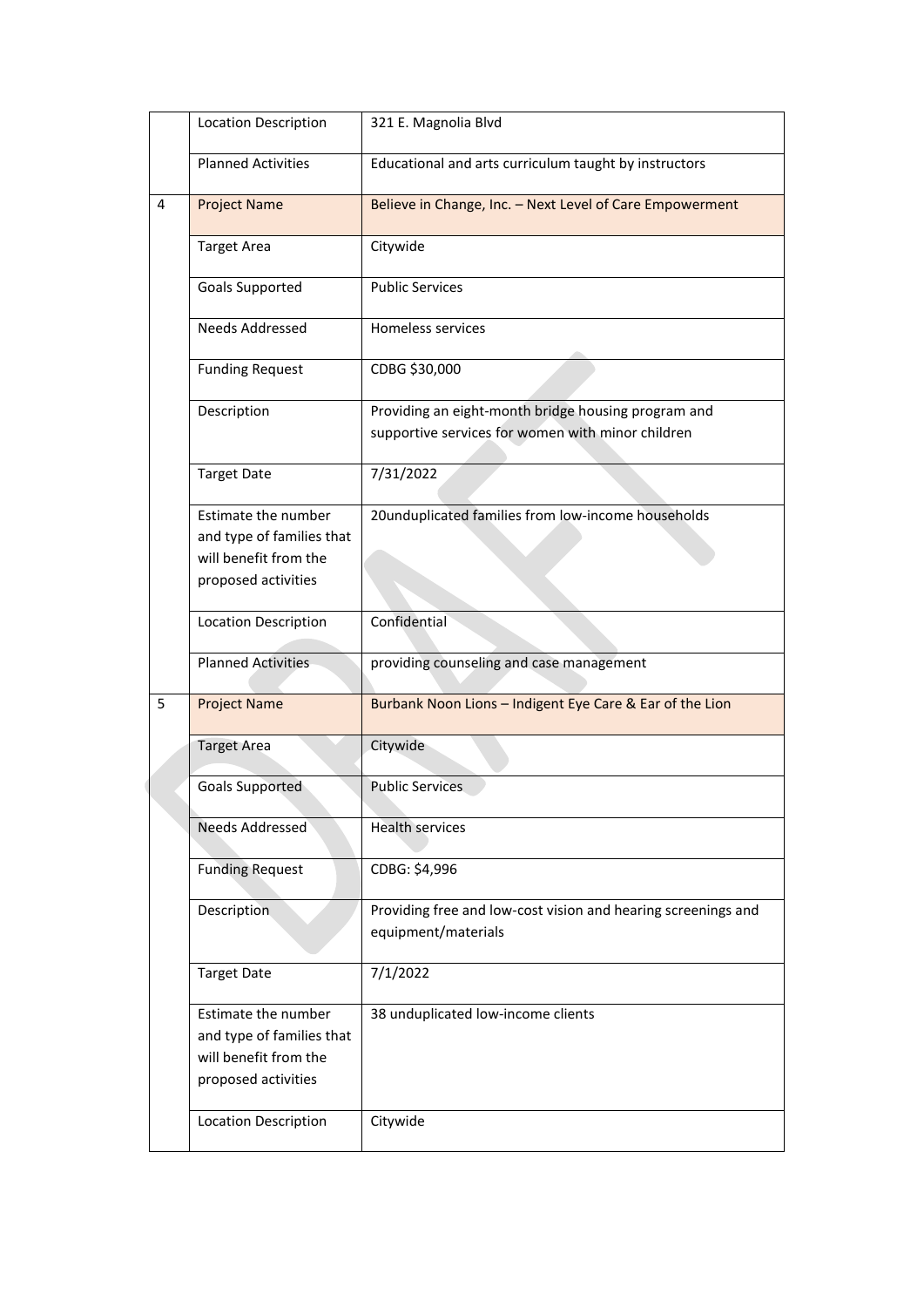|   | <b>Planned Activities</b>                                                                        | Professional screening reimbursements, purchase of                                                                                                                  |
|---|--------------------------------------------------------------------------------------------------|---------------------------------------------------------------------------------------------------------------------------------------------------------------------|
|   |                                                                                                  | prescription glasses, and refurbishment of hearing aids                                                                                                             |
|   |                                                                                                  |                                                                                                                                                                     |
| 6 | <b>Project Name</b>                                                                              | Armenian Relief Society - Community Social Services Program                                                                                                         |
|   | <b>Target Area</b>                                                                               | Citywide                                                                                                                                                            |
|   | Goals Supported                                                                                  | <b>Public Services</b>                                                                                                                                              |
|   | <b>Needs Addressed</b>                                                                           | Senior services                                                                                                                                                     |
|   | <b>Funding Request</b>                                                                           | CDBG: \$30,340                                                                                                                                                      |
|   | Description                                                                                      | Low-income clients will receive employment services, case<br>management, housing navigation, supportive services to seniors<br>and people experiencing homelessness |
|   | <b>Target Date</b>                                                                               | 7/1/2022                                                                                                                                                            |
|   | Estimate the number<br>and type of families that<br>will benefit from the<br>proposed activities | 300 unduplicated clients to be served                                                                                                                               |
|   | <b>Location Description</b>                                                                      | 517 W. Glenoaks Blvd, Glendale                                                                                                                                      |
|   | <b>Planned Activities</b>                                                                        | Case management, housing placement, life skills                                                                                                                     |
| 7 | <b>Project Name</b>                                                                              | Kids Community Dental Clinic - Dental Treatment for Low<br><b>Income Children</b>                                                                                   |
|   | <b>Target Area</b>                                                                               | Citywide                                                                                                                                                            |
|   | Goals Supported                                                                                  | Public Services                                                                                                                                                     |
|   | <b>Needs Addressed</b>                                                                           | <b>Health services</b>                                                                                                                                              |
|   | <b>Funding Request</b>                                                                           | CDBG: \$19,210                                                                                                                                                      |
|   | Description                                                                                      | Education on tooth decay prevention, children receiving<br>fluoride treatment, and access to dental care                                                            |
|   | <b>Target Date</b>                                                                               | 7/1/2022                                                                                                                                                            |
|   | Estimate the number<br>and type of families that<br>will benefit from the<br>proposed activities | 1530 low-income children to be served from Burbank                                                                                                                  |
|   | <b>Location Description</b>                                                                      | 400 W. Elmwood Ave, Burbank                                                                                                                                         |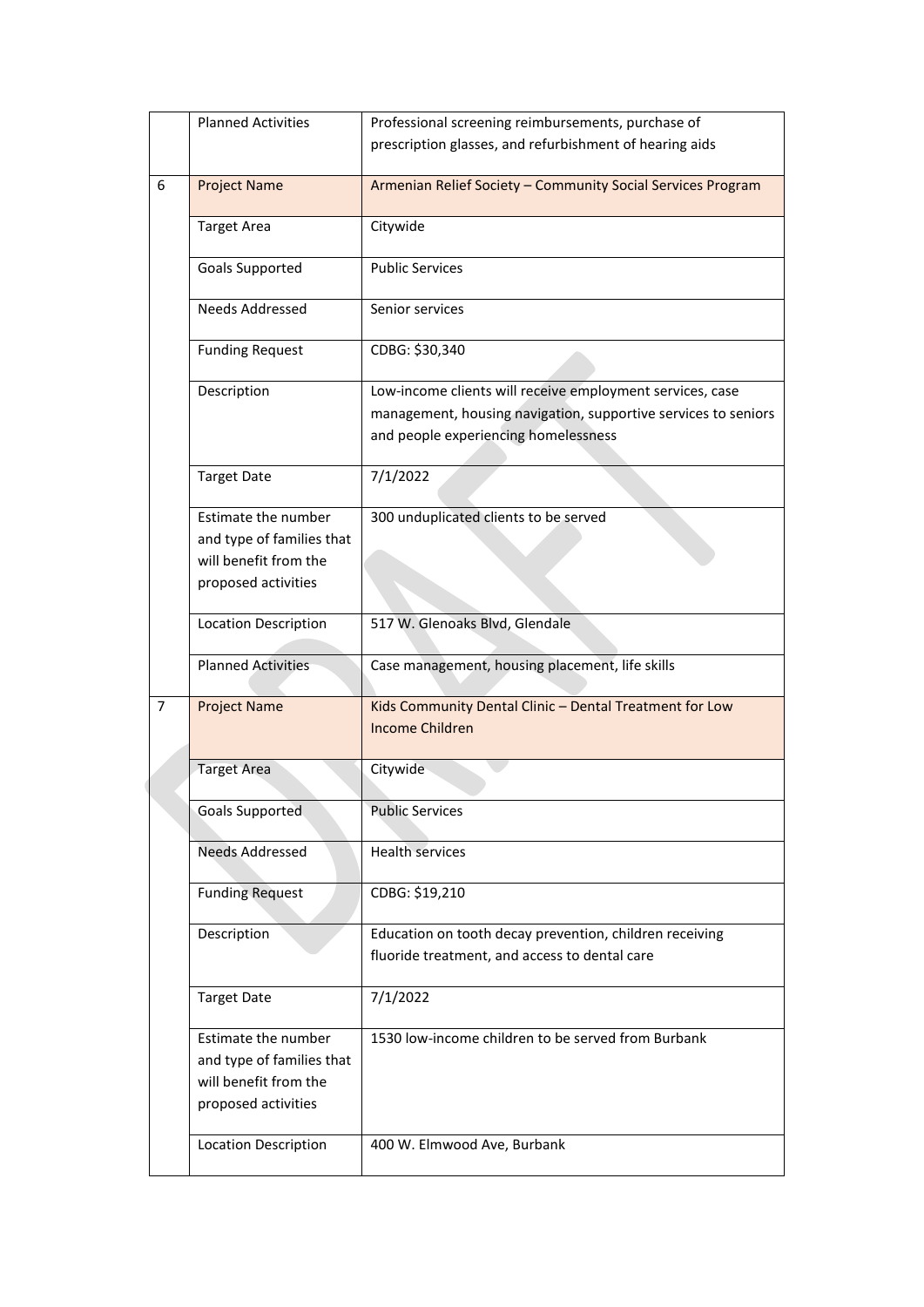|   | <b>Planned Activities</b>                                                                        | Marketing materials and dental treatments                                                                                                                                                   |
|---|--------------------------------------------------------------------------------------------------|---------------------------------------------------------------------------------------------------------------------------------------------------------------------------------------------|
| 8 | <b>Project Name</b>                                                                              | Family Service Agency - Residential Therapeutic Care for Special<br><b>Homeless</b>                                                                                                         |
|   | <b>Target Area</b>                                                                               | Citywide                                                                                                                                                                                    |
|   | Goals Supported                                                                                  | Homelessness                                                                                                                                                                                |
|   | Needs Addressed                                                                                  | Homelessness                                                                                                                                                                                |
|   | <b>Funding Request</b>                                                                           | CDBG: \$45,000                                                                                                                                                                              |
|   | Description                                                                                      | Providing low-income households with temporary emergency<br>assistance, furnishings, security deposits for those participating<br>in transitional housing operated by Family Service Agency |
|   | <b>Target Date</b>                                                                               | 7/1/2022                                                                                                                                                                                    |
|   | Estimate the number<br>and type of families that<br>will benefit from the<br>proposed activities | 11 total families served and moving into permanent housing                                                                                                                                  |
|   | <b>Location Description</b>                                                                      | Scattered sites                                                                                                                                                                             |
|   | <b>Planned Activities</b>                                                                        | Rental assistance and case management                                                                                                                                                       |
| 9 | <b>Project Name</b>                                                                              | <b>Burbank Coordinating Council - Camperships</b>                                                                                                                                           |
|   | <b>Target Area</b>                                                                               | Citywide                                                                                                                                                                                    |
|   | <b>Goals Supported</b>                                                                           | <b>Public Services</b>                                                                                                                                                                      |
|   | Needs Addressed                                                                                  | <b>Youth Services</b>                                                                                                                                                                       |
|   | <b>Funding Request</b>                                                                           | CDBG: \$11,600                                                                                                                                                                              |
|   | Description                                                                                      | Provide a week of resident or virtual camps for children ages 7 -<br>18 years of age from low-income families.                                                                              |
|   | <b>Target Date</b>                                                                               | 7/1/22                                                                                                                                                                                      |
|   | Estimate the number<br>and type of families that<br>will benefit from the<br>proposed activities | 50 children from low-income families to be served                                                                                                                                           |
|   | <b>Location Description</b>                                                                      | Scattered sites                                                                                                                                                                             |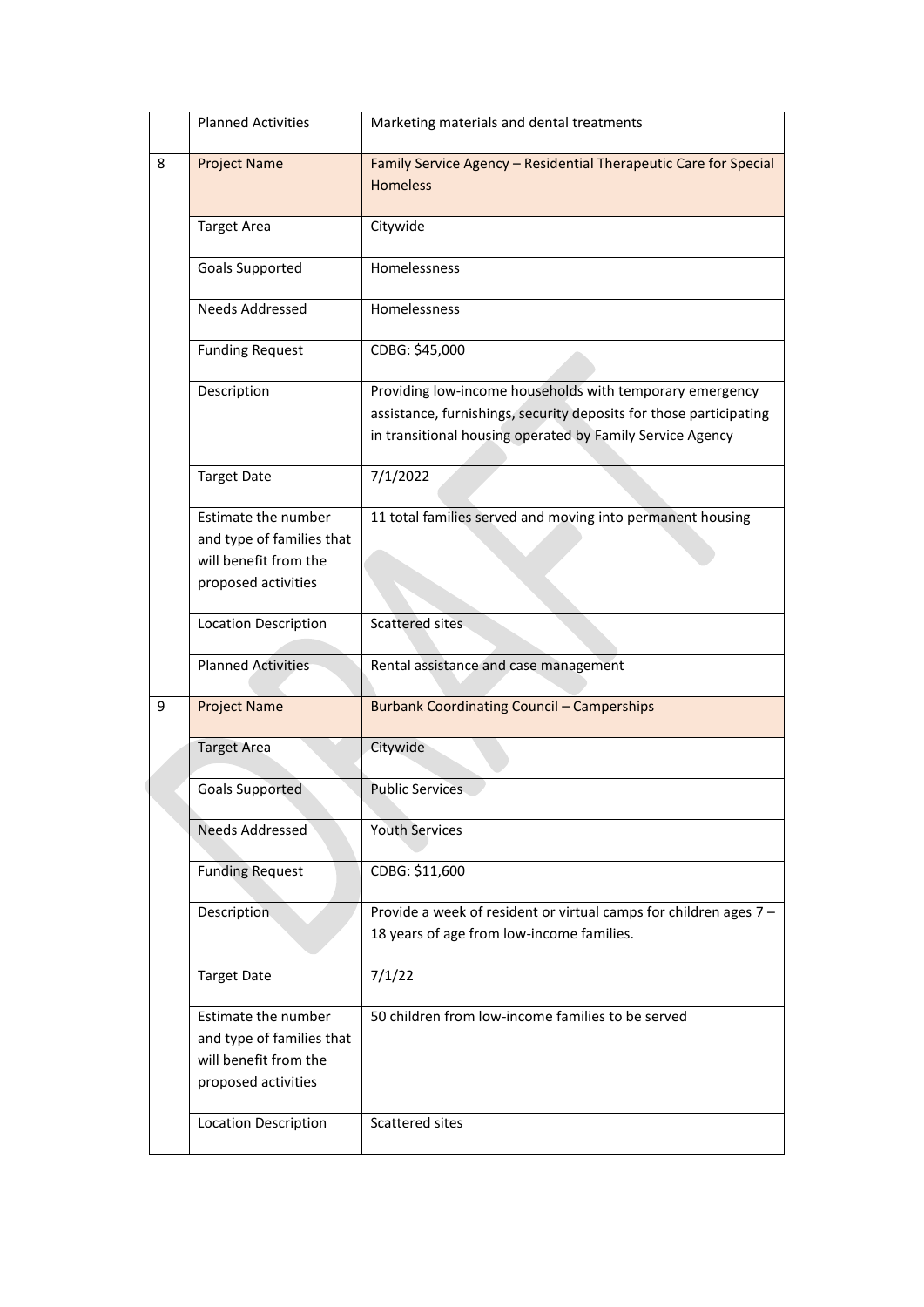|    | <b>Planned Activities</b>                                                                        | Financial assistance to low-income households.                                                |
|----|--------------------------------------------------------------------------------------------------|-----------------------------------------------------------------------------------------------|
| 10 | <b>Project Name</b>                                                                              | Home Again LA - Homeless Outreach Services                                                    |
|    | <b>Target Area</b>                                                                               | Citywide                                                                                      |
|    | Goals Supported                                                                                  | Homelessness                                                                                  |
|    | <b>Needs Addressed</b>                                                                           | Homelessness                                                                                  |
|    | <b>Funding Request</b>                                                                           | CDBG: \$50,000                                                                                |
|    | Description                                                                                      | Provide outreach and case management to families with minor<br>children                       |
|    | <b>Target Date</b>                                                                               | 7/1/2022                                                                                      |
|    | Estimate the number<br>and type of families that                                                 | 50 homeless households.                                                                       |
|    | will benefit from the                                                                            |                                                                                               |
|    | proposed activities                                                                              |                                                                                               |
|    | <b>Location Description</b>                                                                      | Citywide                                                                                      |
|    | <b>Planned Activities</b>                                                                        | Staffing a community integration specialist.                                                  |
| 11 | <b>Project Name</b>                                                                              | Jacaranda Housing - Residential Program                                                       |
|    | Target Area                                                                                      | Citywide                                                                                      |
|    | <b>Goals Supported</b>                                                                           | Homelessness                                                                                  |
|    | <b>Needs Addressed</b>                                                                           | Homelessness                                                                                  |
|    | <b>Funding Request</b>                                                                           | CDBG: \$50,000                                                                                |
|    | Description                                                                                      | Provide two-year residential program for transitional aged<br>youth experiencing homelessness |
|    | <b>Target Date</b>                                                                               | 7/1/2022                                                                                      |
|    | Estimate the number<br>and type of families that<br>will benefit from the<br>proposed activities | 8 unduplicated households                                                                     |
|    | Location Description                                                                             | Citywide                                                                                      |
|    | <b>Planned Activities</b>                                                                        | providing residential case management                                                         |
| 12 | <b>Project Name</b>                                                                              | <b>Burbank Housing Corporation - BHC Summer Camp</b>                                          |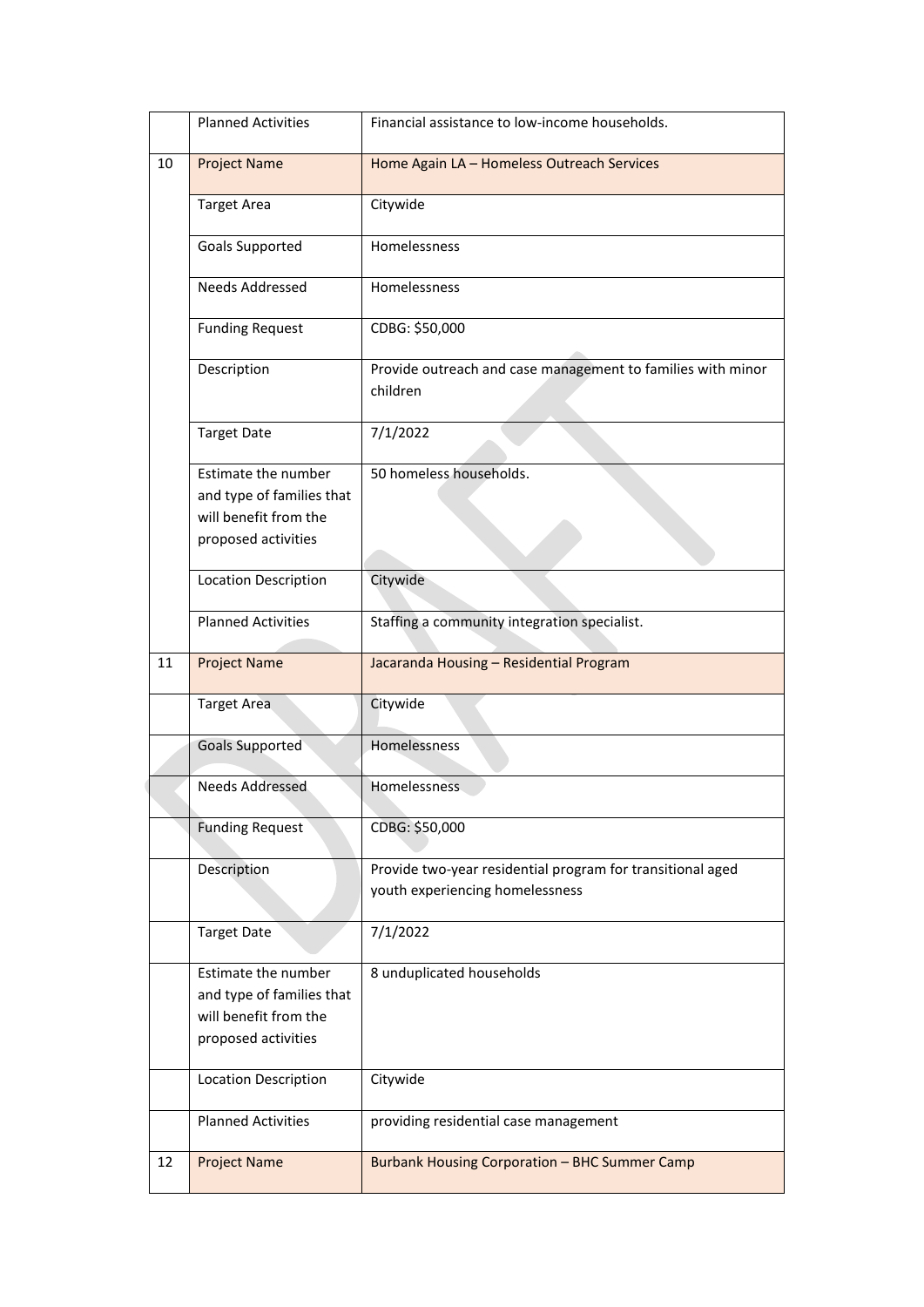|    | <b>Target Area</b>                                                                               | Citywide                                                                 |
|----|--------------------------------------------------------------------------------------------------|--------------------------------------------------------------------------|
|    | Goals Supported                                                                                  | Youth services                                                           |
|    | <b>Needs Addressed</b>                                                                           | Youth services                                                           |
|    | <b>Funding Request</b>                                                                           | CDBG: \$34,331                                                           |
|    | Description                                                                                      | Provide low-cost summer day camps for low-income children                |
|    | <b>Target Date</b>                                                                               | 7/1/2022                                                                 |
|    | Estimate the number<br>and type of families that<br>will benefit from the<br>proposed activities | 50 participants                                                          |
|    | Location Description                                                                             | Citywide                                                                 |
|    | <b>Planned Activities</b>                                                                        | providing scholarships to children                                       |
| 13 | <b>Project Name</b>                                                                              | <b>Burbank Library Dept - Library Consultation Spaces</b>                |
|    | <b>Target Area</b>                                                                               | Citywide                                                                 |
|    | <b>Goals Supported</b>                                                                           | Homelessness                                                             |
|    | <b>Needs Addressed</b>                                                                           | Homelessness                                                             |
|    | <b>Funding Request</b>                                                                           | CDBG: \$50,000                                                           |
|    | Description                                                                                      | Renovating and repurposing office space for case management<br>services  |
|    | <b>Target Date</b>                                                                               | 7/1/2022                                                                 |
|    | Estimate the number<br>and type of families that<br>will benefit from the<br>proposed activities | 300 low-income households                                                |
|    | Location Description                                                                             | Citywide                                                                 |
|    | <b>Planned Activities</b>                                                                        | Construction and equipment costs                                         |
| 14 | <b>Project Name</b>                                                                              | Burbank Temporary Aid Center - Burbank Temporary Aid<br>Center (Capital) |
|    | <b>Target Area</b>                                                                               | Citywide                                                                 |
|    | Goals Supported                                                                                  | <b>Community Facilities</b>                                              |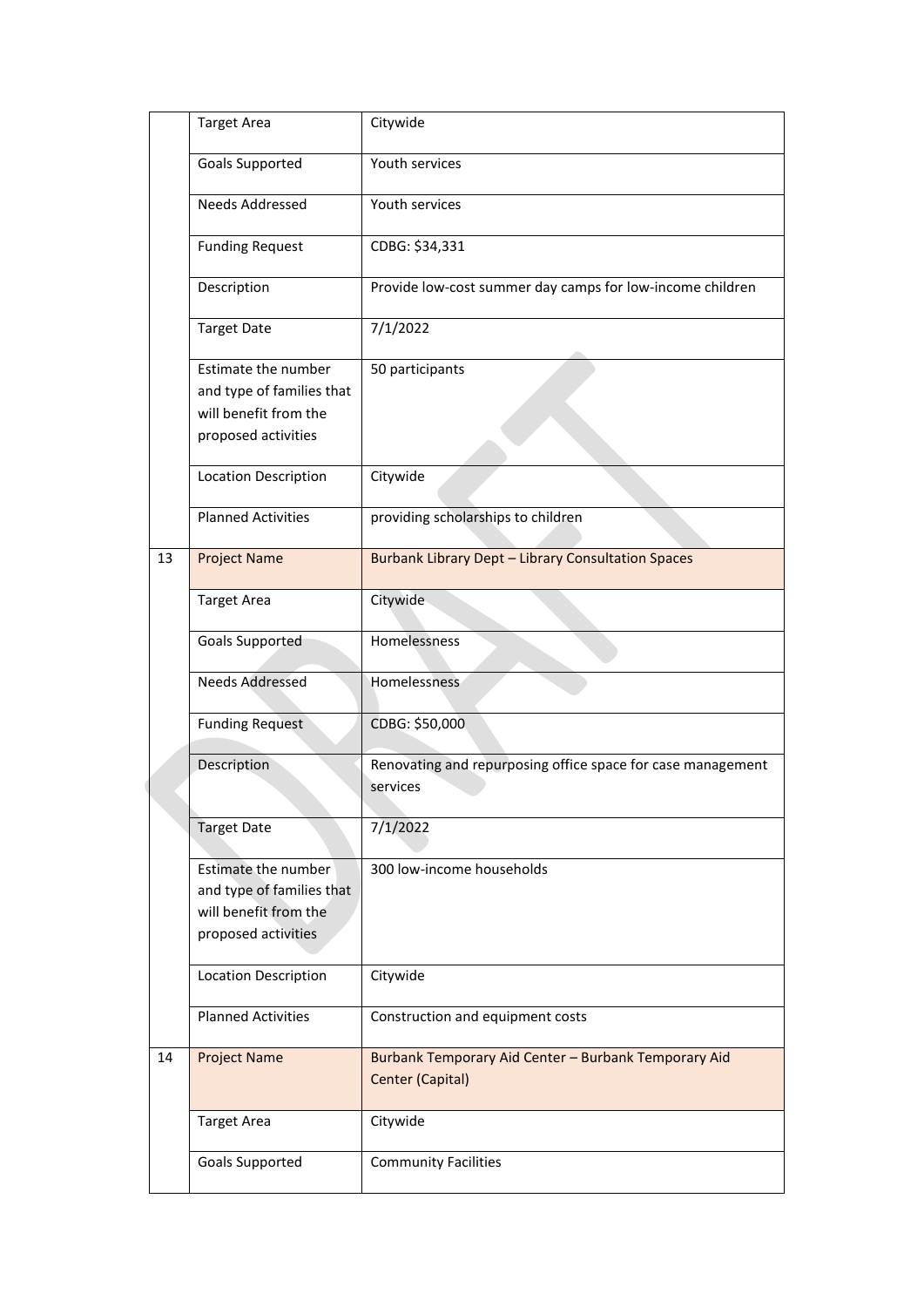|    | Needs Addressed                                                                                         | <b>Health Services</b>                                                                          |
|----|---------------------------------------------------------------------------------------------------------|-------------------------------------------------------------------------------------------------|
|    | <b>Funding Request</b>                                                                                  | CDBG: \$152,980                                                                                 |
|    | Description                                                                                             | Provide CDBG funds to remove and replace a damaged roof at<br>Burbank Temporary Aid Center.     |
|    | <b>Target Date</b>                                                                                      | 7/1/2022                                                                                        |
|    | Estimate the number<br>and type of families that<br>will benefit from the<br>proposed activities        | 410 people to be served                                                                         |
|    | <b>Location Description</b>                                                                             | 1304 W. Burbank Blvd.                                                                           |
|    | <b>Planned Activities</b>                                                                               | Rehabilitation                                                                                  |
| 15 | <b>Project Name</b>                                                                                     | City of Burbank - Santa Anita Playlot Renovation Project                                        |
|    | <b>Target Area</b>                                                                                      | Low-Income Neighborhood                                                                         |
|    | Goals Supported                                                                                         | <b>Community Facilities</b>                                                                     |
|    | Needs Addressed                                                                                         | <b>Community Facilities</b>                                                                     |
|    | <b>Funding Request</b>                                                                                  | CDBG: \$350,000                                                                                 |
|    | Description                                                                                             | Remove and replace equipment at a community park serving a<br>low-income neighborhood.          |
|    | <b>Target Date</b>                                                                                      | 7/1/2022                                                                                        |
|    | <b>Estimate the number</b><br>and type of families that<br>will benefit from the<br>proposed activities | 72% of residents in the neighborhood are low-income                                             |
|    | <b>Location Description</b>                                                                             | 75 E. Santa Anita Ave, Burbank                                                                  |
|    | <b>Planned Activities</b>                                                                               | construction and installation of equipment                                                      |
| 16 | <b>Project Name</b>                                                                                     | Community Development Department - Facility Renovation and<br><b>Accessibility Improvements</b> |
|    | <b>Target Area</b>                                                                                      | Low Income Neighborhood                                                                         |
|    | Goals Supported                                                                                         | Homelessness                                                                                    |
|    | Needs Addressed                                                                                         | Homelessness                                                                                    |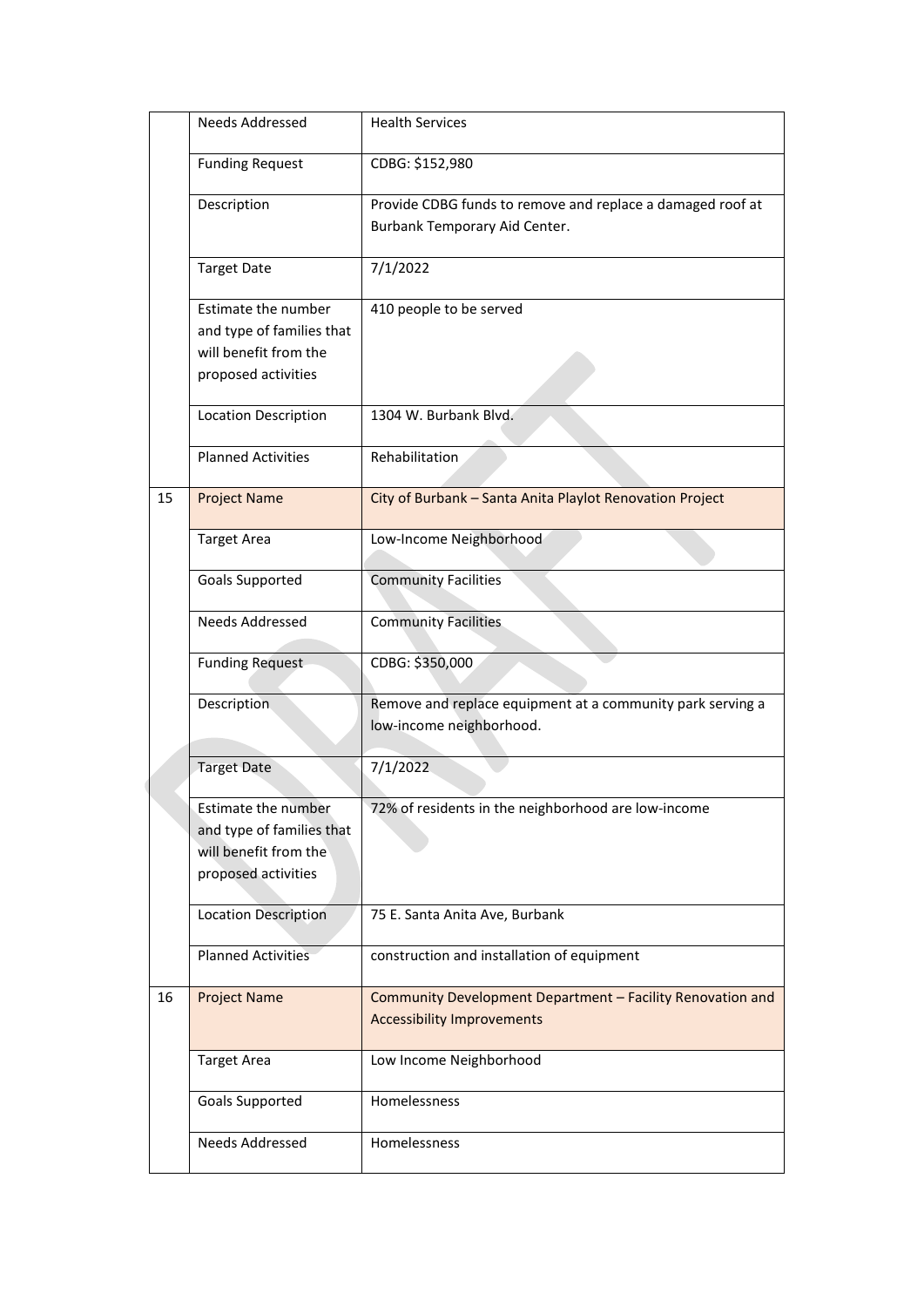|    | <b>Funding Request</b>                                                                           | CDBG: \$500,000                                                                                                              |
|----|--------------------------------------------------------------------------------------------------|------------------------------------------------------------------------------------------------------------------------------|
|    | Description                                                                                      | Rehabilitate a public facility for use by an organization (to be<br>determined) providing services to low-income households. |
|    | <b>Target Date</b>                                                                               | 7/1/2022                                                                                                                     |
|    | Estimate the number<br>and type of families that<br>will benefit from the<br>proposed activities | <b>TBD</b>                                                                                                                   |
|    | Location Description                                                                             | 2244 N. Buena Vista Street                                                                                                   |
|    | <b>Planned Activities</b>                                                                        | Planning, construction, and accessibility                                                                                    |
| 17 | <b>Project Name</b>                                                                              | <b>CDBG and HOME Administration</b>                                                                                          |
|    | <b>Target Area</b>                                                                               | n/a                                                                                                                          |
|    | Goals Supported                                                                                  | Administration                                                                                                               |
|    | Needs Addressed                                                                                  | Administration                                                                                                               |
|    | <b>Funding Request</b>                                                                           | CDBG: \$217,316<br>HOME: \$52,331                                                                                            |
|    | <b>Description</b>                                                                               | Utilization of 20% cap for CDBG administration and 10% cap for<br><b>HOME</b>                                                |
|    | <b>Target Date</b>                                                                               | 7/1/2022                                                                                                                     |
|    | Estimate the number<br>and type of families that<br>will benefit from the<br>proposed activities | n/a                                                                                                                          |
|    | <b>Location Description</b>                                                                      | 275 E. Olive Avenue, Burbank                                                                                                 |
|    | <b>Planned Activities</b>                                                                        | Planning, program oversight, monitoring, reporting, program<br>development                                                   |

# **AP-50 Geographic Distribution – 91.220(f)**

# **Description of the geographic areas of the entitlement (including areas of lowincome and minority concentration) where assistance will be directed**

The City must describe the distribution of funding by geographic areas, including the areas of low-income and minority concentration in which the City will direct assistance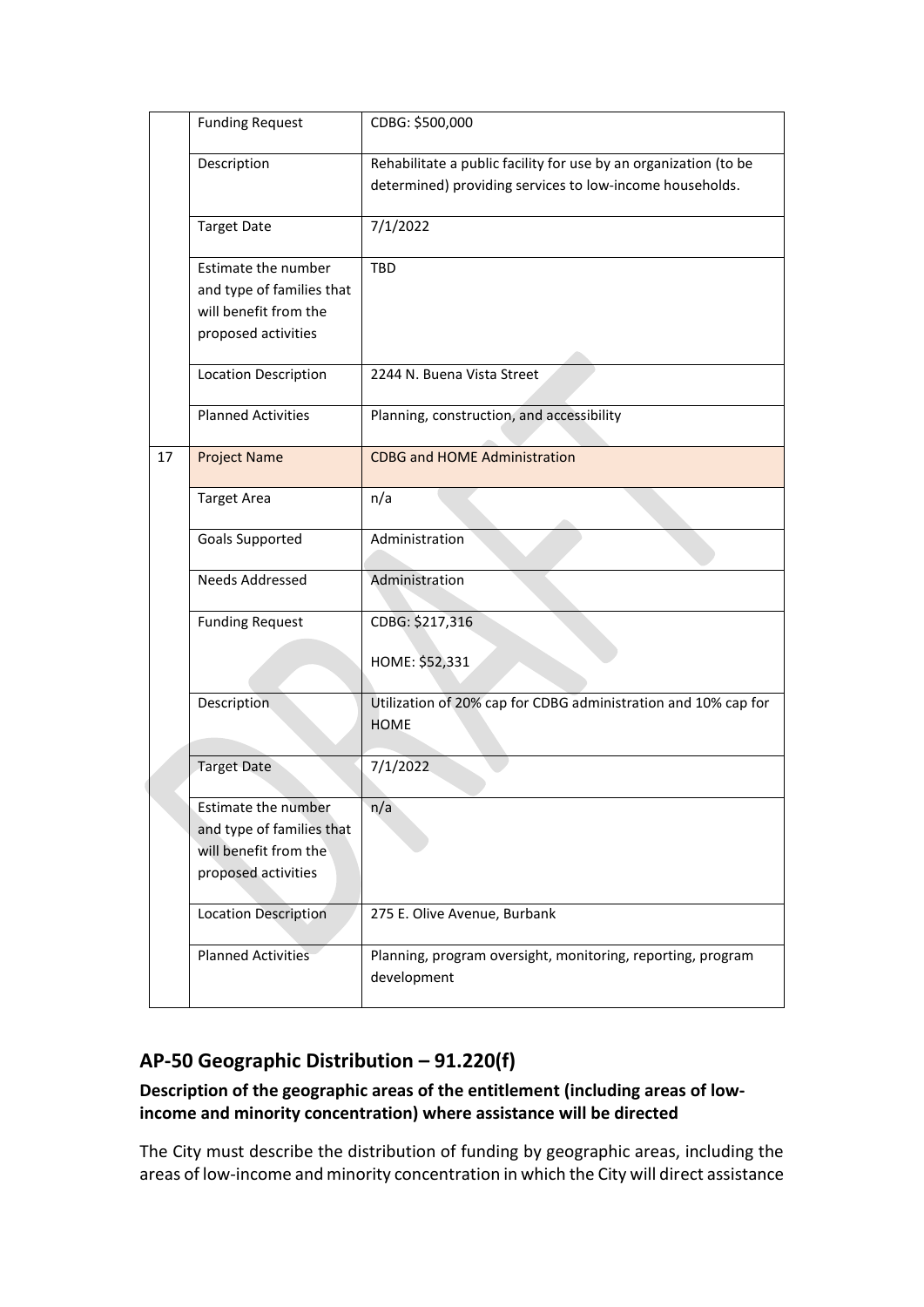during the 2022-23 program year. The City estimates that a major percentage of CDBG funds will be used city-wide. However, HOME funds will target low to moderateincome persons residing in low-income neighborhoods or areas of minority concentration. The City has identified five of these areas, also known as Focus Neighborhoods. The Community Development Department manages the Focus Neighborhood Revitalization which includes Verdugo-Lake; Elmwood; Golden State; Peyton-Grismer; and Lake-Alameda neighborhoods. Within these neighborhoods, the City invests HOME and other local affordable housing funds, in partnership with affordable housing developers, to acquire, rehabilitate, and create new affordable housing units for low to moderate-income households. In exchange for HOME and public fund investments, the City will require long-term affordable housing restrictions to run with the land.

# **Target Area Percentage of Percentage of Funds** Preserve Affordable Housing/Focus Neighborhood Revitalization ( low-income neighborhood) **HOME 100%** Preserve Affordable Rental Housing **Section 8: 100%** Community Facilities/Infrastructure Improvements/Economic Development **CDBG: 65%** Youth Services **CDBG: 15%** Emergency Services Senior Services Health Services Homelessness Other Public Services

#### **Geographic Distribution**

**Table 4 - Geographic Distribution**

#### **Rationale for the priorities for allocating investments geographically**

The City geographic target areas are City-wide, except for the City's five Focus Neighborhood Revitalization areas. The Housing and Economic Development Division administers the Focus Neighborhood Revitalization Program, which includes: Verdugo-Lake; Elmwood; Golden State; Peyton-Grismer; and Lake-Alameda. Within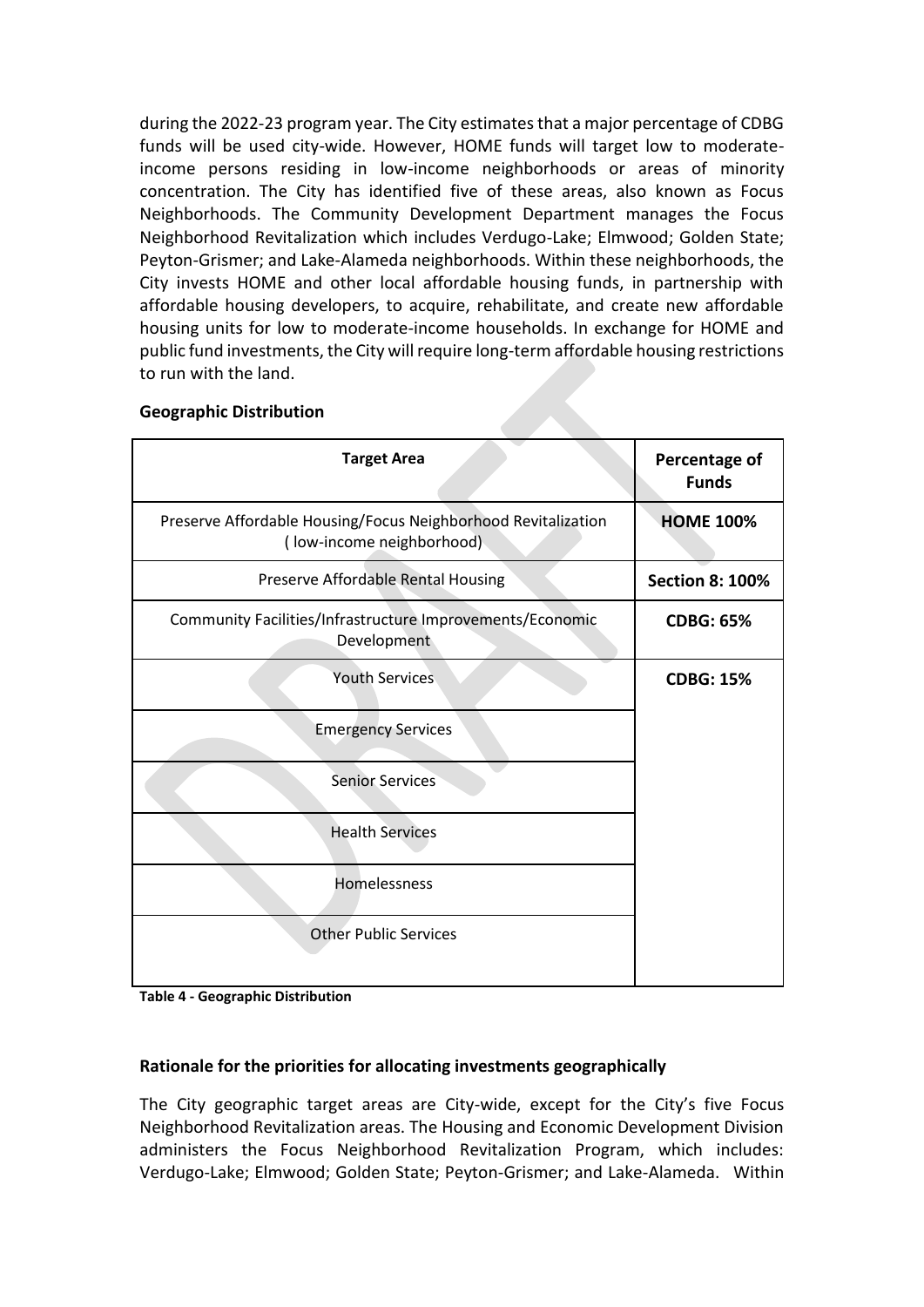these neighborhoods, the City will strategically invest HOME funds to assist nonprofits and/or Community Housing Development Organizations in acquiring, rehabilitating, redeveloping, and managing rental properties as long-term affordable housing. In exchange of the HOME investment, the City will place covenants on properties acquired by the non-profit or Community Housing Development Organization to ensure long-term affordability and strong property management.

#### **Discussion**

See above.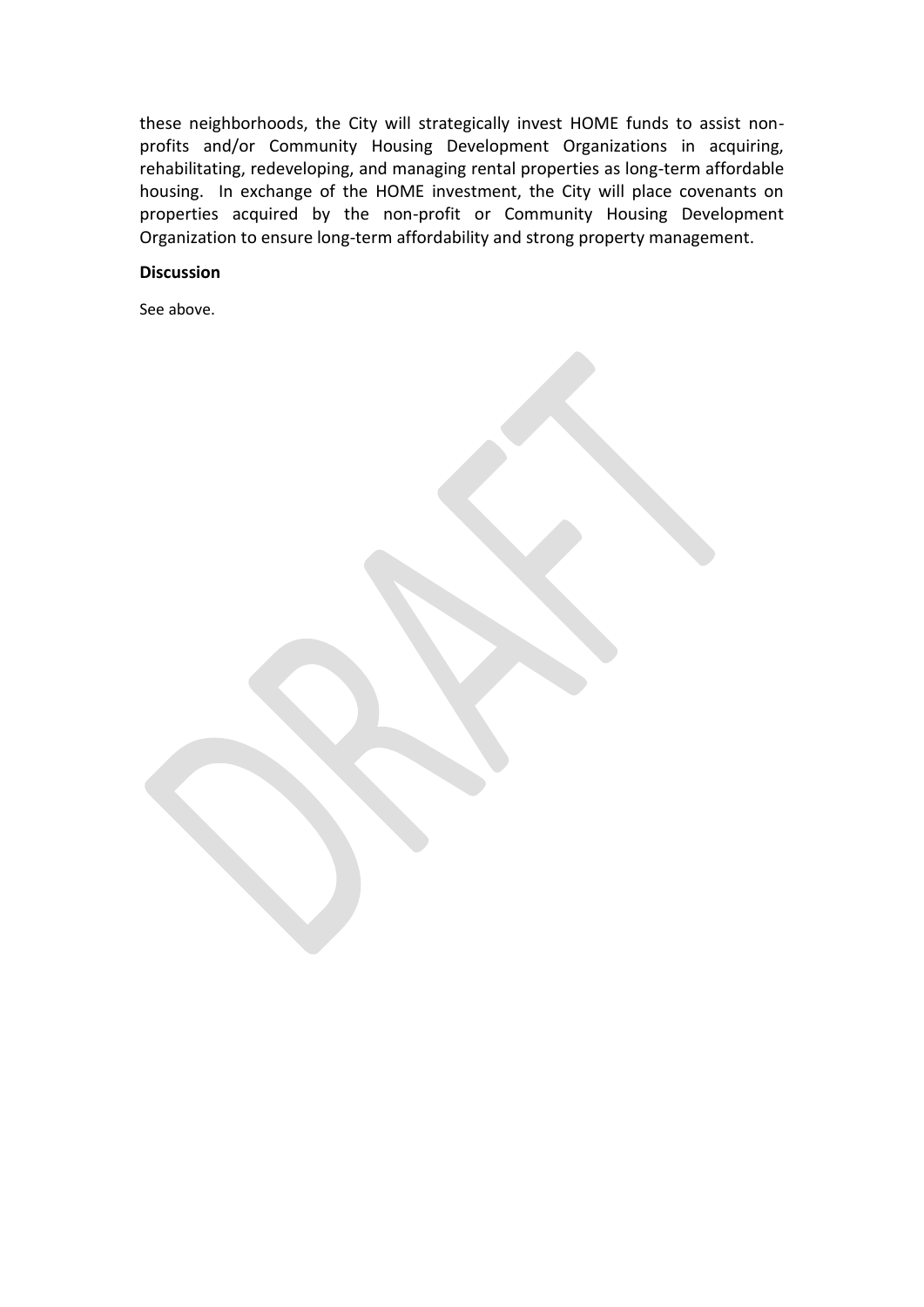# **Affordable Housing**

# **AP-55 Affordable Housing – 91.220(g)**

#### **Introduction**

Tables 5 and 6 below include proposed accomplishments for CDBG, HOME, and Section 8 for FY 2022-2023. The City is proposing to achieve one year accomplishments based on the goals and objectives listed in Table 6. The categories pertaining to the Homeless Goals include: emergency services, case management, counseling, job placement, resume building, social services, and general assistance to the homeless and those at-risk of homelessness. Non-Homeless Goals include youth programs, child care, senior services, health awareness and other public services. Special Need Goals include services for the disabled, mentally ill, and substance and alcohol abuse. The goals for the number of households to receive permanent housing are derived from the Section 8 Program, acquisition of multi-family housing as permanent affordable housing units, and Permanent Supportive Housing Vouchers.

| One Year Goals for the Number of Households to be Supported            |  |  |
|------------------------------------------------------------------------|--|--|
| Homeless: 30                                                           |  |  |
| Non-Homeless: 990                                                      |  |  |
| Special-Needs: 0                                                       |  |  |
| Total: 1,020                                                           |  |  |
| Table 5 - One Vear Goals for Affordable Housing by Support Pequirement |  |  |

**Table 5 - One Year Goals for Affordable Housing by Support Requirement**

| One Year Goals for the Number of Households Supported Through                 |  |  |
|-------------------------------------------------------------------------------|--|--|
| Rental Assistance: 1,020 (based on FY 2022-23 renewal funding & new Permanent |  |  |
| <b>Supportive Housing vouchers)</b>                                           |  |  |
| The Production of New Units: 0                                                |  |  |
| Rehab of Existing Units: 0                                                    |  |  |
| Acquisition of Existing Units: 0                                              |  |  |
| Total: 1,020                                                                  |  |  |

**Table 6 - One Year Goals for Affordable Housing by Support Type Discussion**

# **AP-60 Public Housing** *–* **91.220(h)**

#### **Introduction**

No public housing is located in Burbank. The Burbank Housing Authority administers the Housing Choice Voucher (Section 8) Program, but does not own any project-based rental assistance housing.

#### **Actions planned during the next year to address the needs to public housing**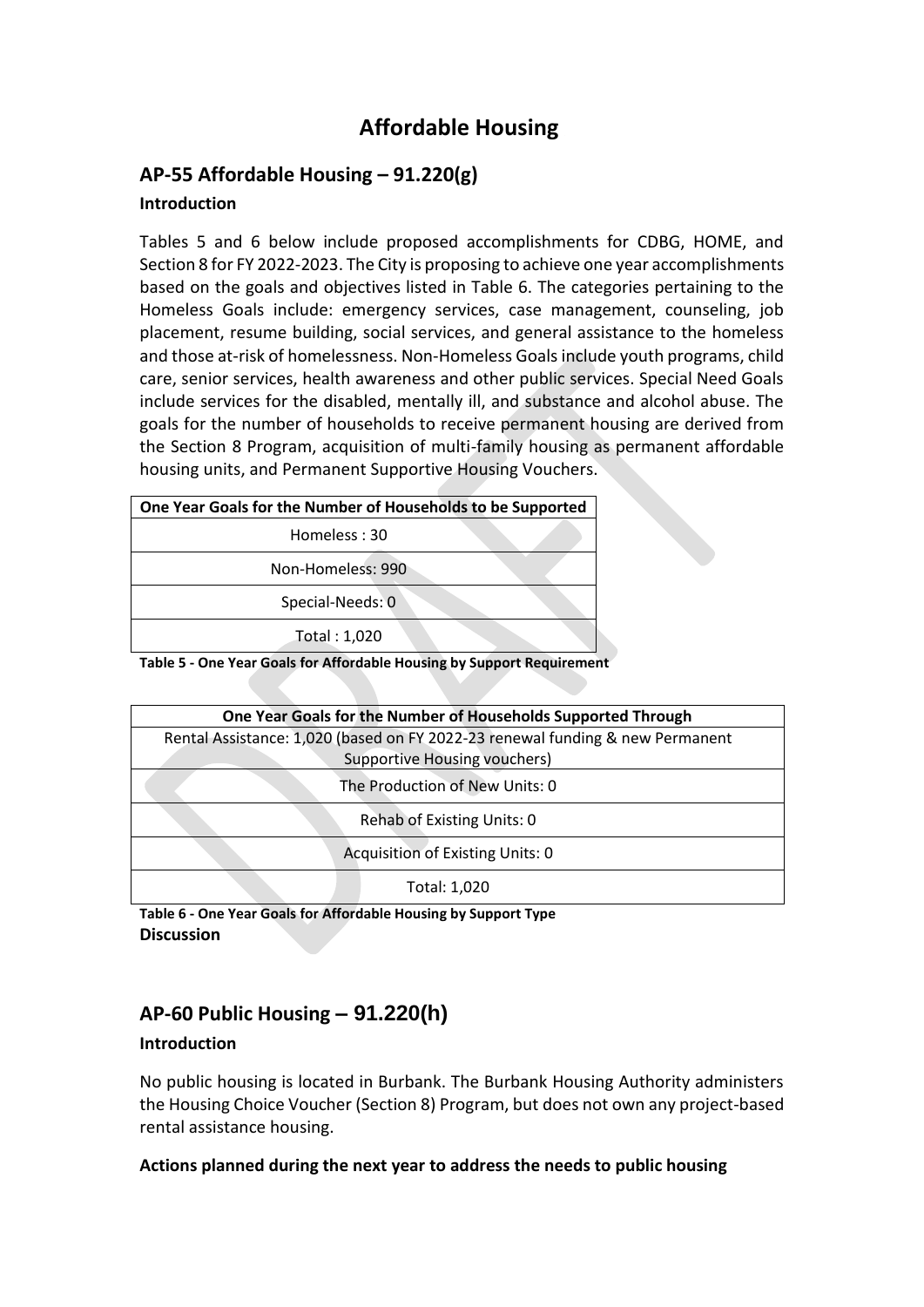No public housing is located in Burbank.

**Actions to encourage public housing residents to become more involved in management and participate in homeownership**

No public housing is located in Burbank.

**If the PHA is designated as troubled, describe the manner in which financial assistance will be provided or other assistance**

Not applicable.

**Discussion**

# **AP-65 Homeless and Other Special Needs Activities – 91.220(i)**

#### **Introduction**

For many years, the City has confronted the challenge of homelessness through multiple arenas that have involved partnerships and coalitions, financial contributions, and indirect participation in serving the homeless in the community.

In an ongoing effort to continue to address the needs of the homeless and those atrisk of homelessness, the City will continue its partnerships with experienced service providers capable of leveraging other funding; the ability to create or secure affordable housing; perform homeless case management; and engage the homeless through a street outreach component in order to connect them to available services. The City's goal is to expand on current homeless programs and activities with a greater emphasis on homeless veterans and families to assist with their successful transition toward self-sufficiency.

**Describe the jurisdictions one-year goals and actions for reducing and ending homelessness including**

**Reaching out to homeless persons (especially unsheltered persons) and assessing their individual needs**

In an ongoing effort to continue to address the needs of the homeless and those atrisk of homelessness, the City will continue its partnerships with experienced service providers capable of leveraging other funding; the ability to create or secure affordable housing; perform homeless case management; and engage the homeless through a street outreach component in order to connect them to available services. The City's goal is to expand on current homeless programs and activities with a greater emphasis on homeless veterans and families to assist with their successful transition toward self-sufficiency.

**Street Outreach:** A component of the City's efforts to reach out to homeless persons involves a year-round Burbank Street Outreach Program. During the period of inclement weather, this program connects the homeless to the Regional Winter Shelter Program in Los Angeles County/City and other affordable housing programs. The Program also promotes the City's participation in the Los Angeles Continuum of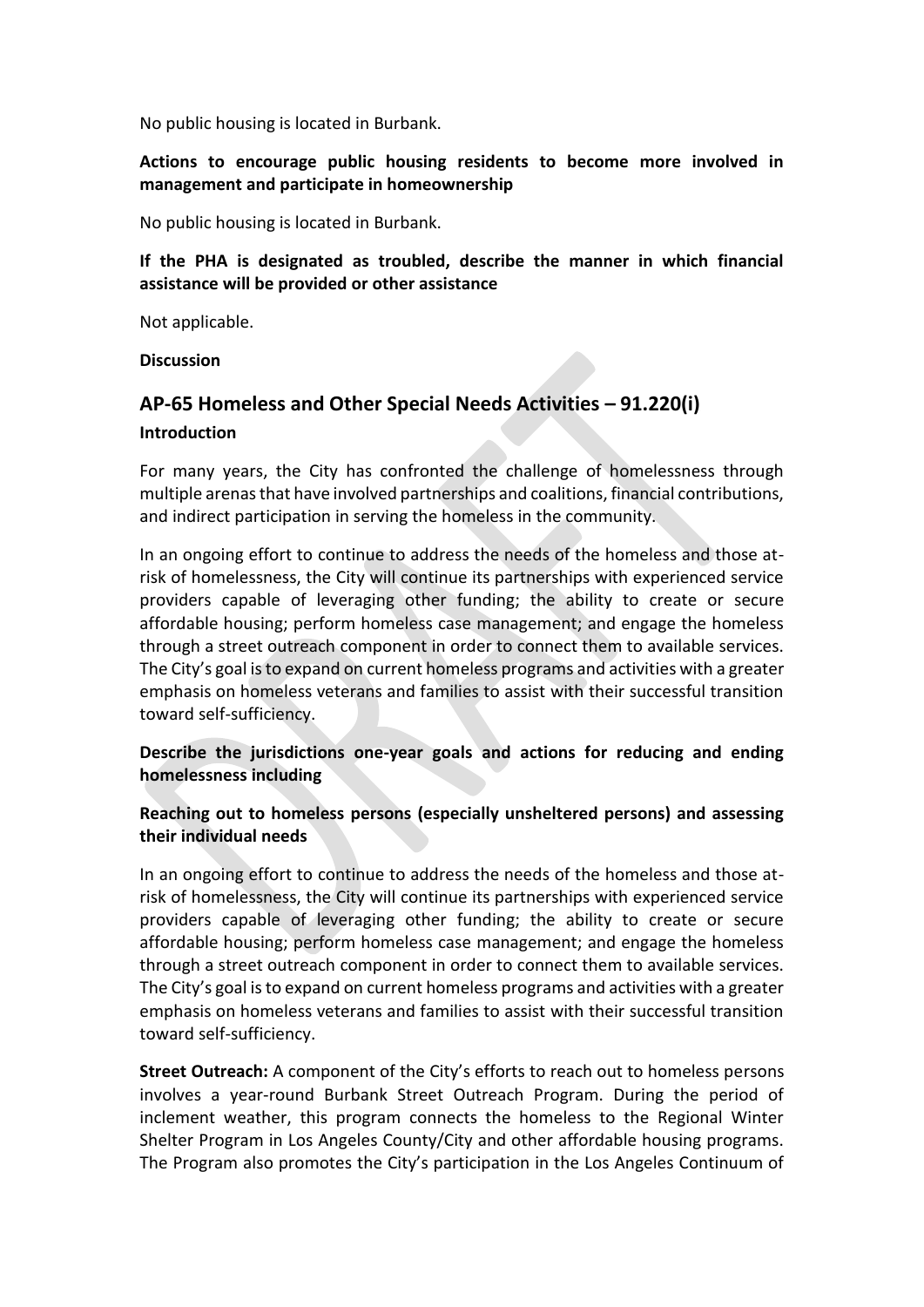Care Coordinated Entry System and pairing the homeless to mental health/supportive services, permanent supportive housing, case management, and emergency assistance, as appropriate.

**Burbank Mental Health Evaluation Team:** In 2012, the Burbank Police Department (BPD) aligned with the Los Angeles County Department of Mental Health and created a co-response police/mental health clinician model (Burbank Mental Health Evaluation Team, or BMHET) to address the growing needs of those suffering from mental illness and homelessness. BMHET is comprised of BPD officers and a licensed Department of Mental Health clinician, and is used to respond to calls for service where subjects appear to have mental health disorders. Once on scene, BHMET determines if further mental health treatment is required, utilizing the various resources available through the LA County Department of Mental Health. By providing sustained mental health care for homeless in need, the City hopes to reduce the number of individuals facing chronic homelessness. The City has integrated the new BMHET into its Consolidated Plan Homeless Strategy.

**Continuum of Care**: Burbank is a part of the Los Angeles Homeless Services Authority (LAHSA), the lead agency in the Los Angeles City/County Continuum of Care (LA CoC). In recent years, Burbank expanded its' relationship with LAHSA to support regional efforts of ending homelessness for individuals, families, and veterans. In January 2022, Burbank participated in the annual Greater Los Angeles Point-In Time Count (PIC) for the LA CoC. Data collected, from the 2022 PIC will be available by July 2022.

#### **Addressing the emergency shelter and transitional housing needs of homeless persons**

**Shelters**: Burbank addresses the emergency needs of the homeless and other persons needing emergency shelter by actively participating in programs administered by public and quasi-public agencies. While no permanent year-round low-barrier shelter exists within Burbank, from December 1 up until March 31, various winter shelter beds in Los Angeles County/City are available to Burbank homeless. The winter shelter within a 10-mile proximity to Burbank is the Pacoima Winter Shelter, a 170 bed program operated by Hope of the Valley. The shelter is located at 11066 Norris Ave, Pacoima. The City of Burbank provides transportation assistance to the shelter. The City supports the motel voucher assistance program administered by various homeless service agencies.

In addition, Home Again Los Angeles(HALA), formerly Family Promise of the Verdugos, a non-profit organization, serves various segments of the homeless population by providing emergency shelter and supportive services. HALA performs a highly effective, sustainable and expandable service delivery drawing on resources of the faith community, churches, synagogues, mosques, and temples. The three main components of the program are outreach and screening, transitional housing, rapid rehousing, and extensive counseling and case management.

**Transitional and Permanent Supportive Housing Programs:** Since 1997, the City has partnered with Burbank Housing Corporation, a certified Community Housing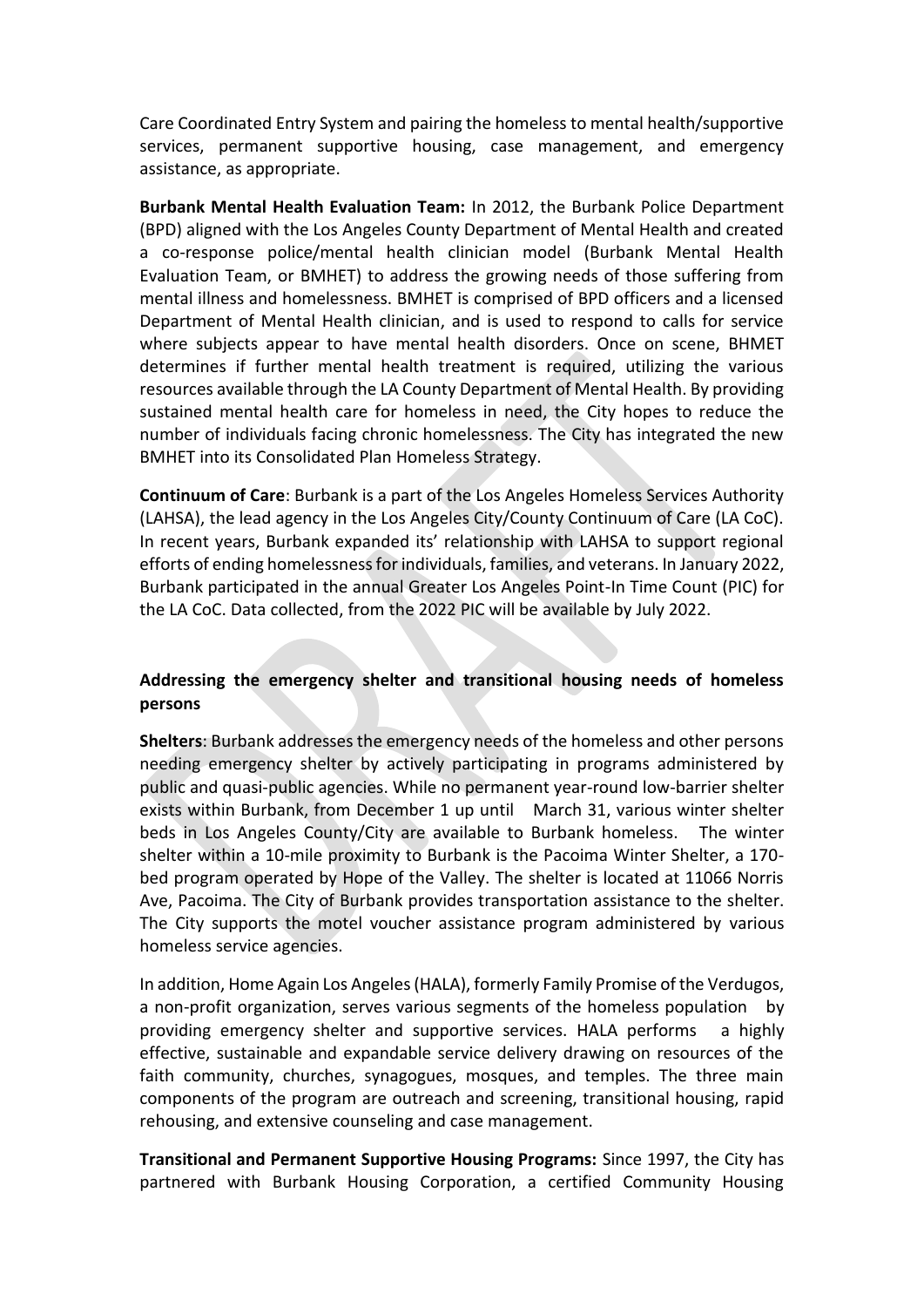Development Organization, to develop affordable housing by acquiring and rehabilitating deteriorated properties in the City's five Focus Neighborhoods (Elmwood, Verdugo-Lake, Peyton-Grismer, Golden State and Lake-Alameda). This partnership has created an avenue for the City to commit and expend HOME fund allocations. Since the program's inception, 316 affordable rental units have been created through this partnership. These efforts include units for the City's Transitional Housing Program that supports victims of domestic violence, homeless families, and young adults/emancipated youth.

The Burbank Housing Corporation owns and operates 29 transitional and permanent supportive housing units which consist of seven units for homeless families in the Golden State Focus Neighborhood (2406 Naomi Street and 2615 Thornton Avenue); three units for young adults/emancipated youth in the Lake-Alameda Focus Neighborhood (225 Linden Avenue), five transitional units for victims of domestic violence, 11 permanent housing units for veterans (1101 W. Verdugo Ave), and three units of transitional housing for homeless families exiting emergency shelter (1932 Ontario Street).

The Family Service Agency, in partnership with the Burbank Housing Corporation, operates a comprehensive domestic violence intervention/prevention program by providing clients transitional housing. The program is targeted towards women with children serves all members of the family with core services from individual mental health care, parent support groups, family counseling, and therapy for youth and adult survivors, just to name a few. Family Service Agency has been serving the Burbank community as of 1991.

The Burbank Housing Authority submitted a grant renewal to the U.S. Department of Housing and Urban Development for federal Permanent Supportive Housing Vouchers and to the U.S. Department of Veteran Affairs for the renewal of 30 vouchers (20 PSH and 10 Veteran Affairs Supportive Housing). The Housing Authority was notified of the grant renewal for FY 2022-2023.

**Helping homeless persons (especially chronically homeless individuals and families, families with children, veterans and their families, and unaccompanied youth) make the transition to permanent housing and independent living, including shortening the period of time that individuals and families experience homelessness, facilitating access for homeless individuals and families to affordable housing units, and preventing individuals and families who were recently homeless from becoming homeless again and**

**Helping low-income individuals and families avoid becoming homeless, especially extremely low-income individuals and families and those who are: being discharged from publicly funded institutions and systems of care (such as health care facilities, mental health facilities, foster care and other youth facilities, and corrections programs and institutions); or, receiving assistance from public or private agencies that address housing, health, social services, employment, education, or youth needs**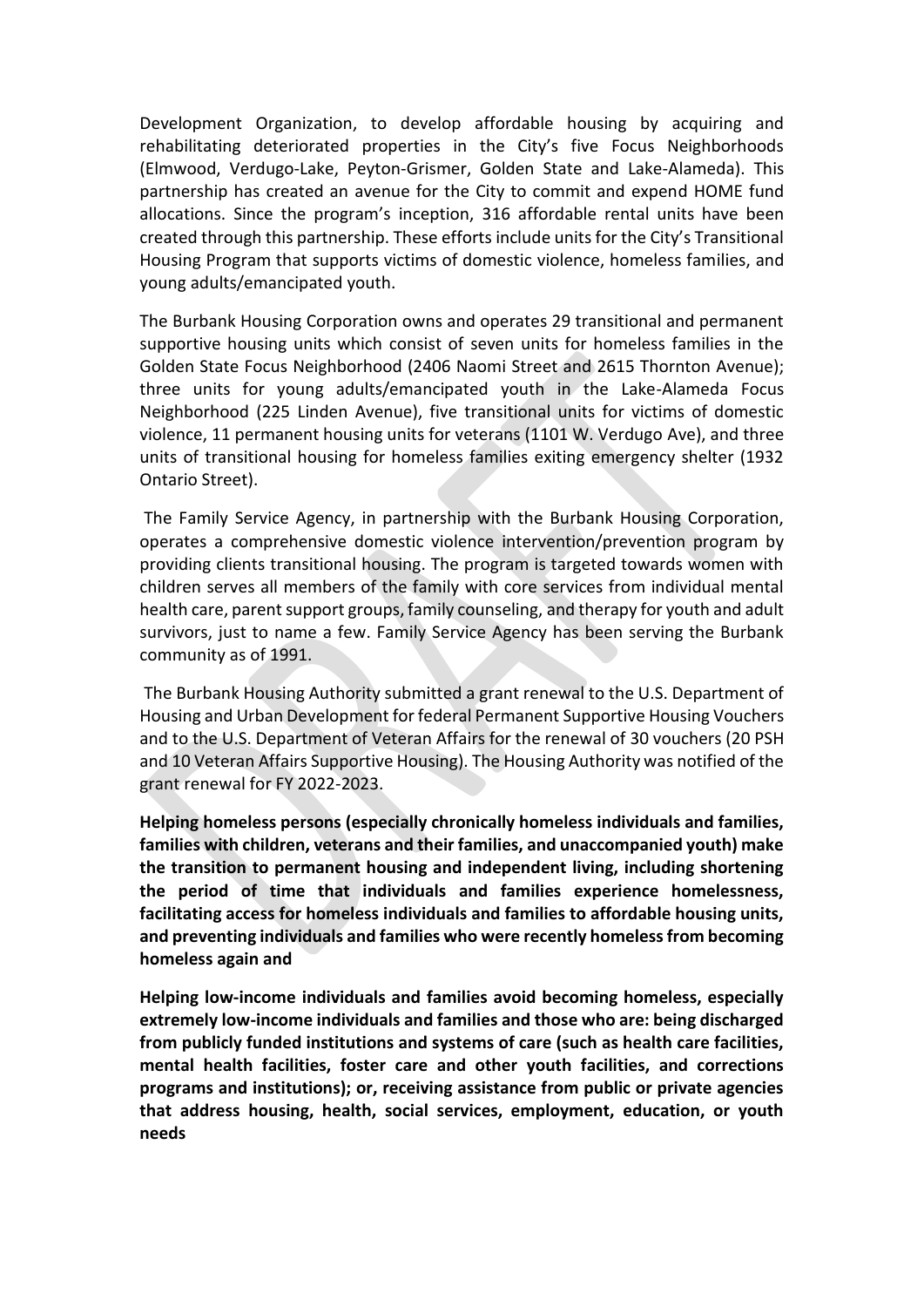Diversion to housing and services outside of the transitional homeless services is critical in preventing homelessness. The City works closely with housing advocates, non-profits, and local organizations to help individuals and families avoid becoming homeless. In April 2022, the City of Burbank adopted a five-year (2022-2027) comprehensive Homeless Plan to address the systemic issues surrounding homelessness. The Homeless Plan will contain an in-depth analysis of homelessness in Burbank, proposed measures & outcomes, and identify possible solutions, funding, and barriers to addressing the needs.

**Homeless Prevention:** For FY 2022-23, the City of Burbank will propose to contract for fair housing services that will consist of a range of services to ensure equal housing opportunities for its residents and homeless prevention, as applicable. Further, the City's Landlord-Tenant Commission serves to minimize evictions and unjust rent increases by mediating disputes between tenants and landlords (a contributing factor to homelessness).

**Case Management Program:** Homeless individuals or families and those at-risk of homelessness have the opportunity to voluntarily participate in Case Management provided by various service providers serving the City of Burbank. Those agencies include Streetplus, HALA, Burbank Temporary Aid Center, A wrap-around mobile case manager with North Hollywood Home Alliance, and many more.

Since 1991, Family Service Agency of Burbank has been providing comprehensive domestic violence intervention/prevention programs serving all members of the family. Services are provided by uniquely skills intervention teams that include: clinical staff; peer advocates; resource specialists; legal advocates; parent/financial educators; and supervisors who are committed to the care of clients 24 hours a day/7 days a week.

**United Way of Greater Los Angeles:** Since March 2012, the City has supported the United Way of Greater Los Angeles' Home For Good Initiative dedicated to ending chronic and veteran homelessness in greater Los Angeles. The United Way will assist communities with leveraging public resources, providing technical assistance, and providing solutions to end homelessness.

**Other Programs and Activities:** Homelessness is never solved by one entity; therefore, City departments continue to work together with local nonprofits, the business community, and faith-based/charitable organizations to deliver services and find solutions to homelessness. Historically, the City has demonstrated its support in delivering services to the most vulnerable individuals and families. In partnership with a number of experienced service organizations, the City has been able to create housing and public services with the use of federal funds from Community Development Block Grant (CDBG) and HOME Investment Partnership Programs.

It is important that the City play a critical role in helping service providers plan programs and services in addition to providing financial resources. Again, solving homelessness will take a multitude of fully engaged organizers. The following are a few examples of measured investments that have created a positive return for Burbank. However, much more is needed in order to address the increasing number of homeless in Burbank and their service needs.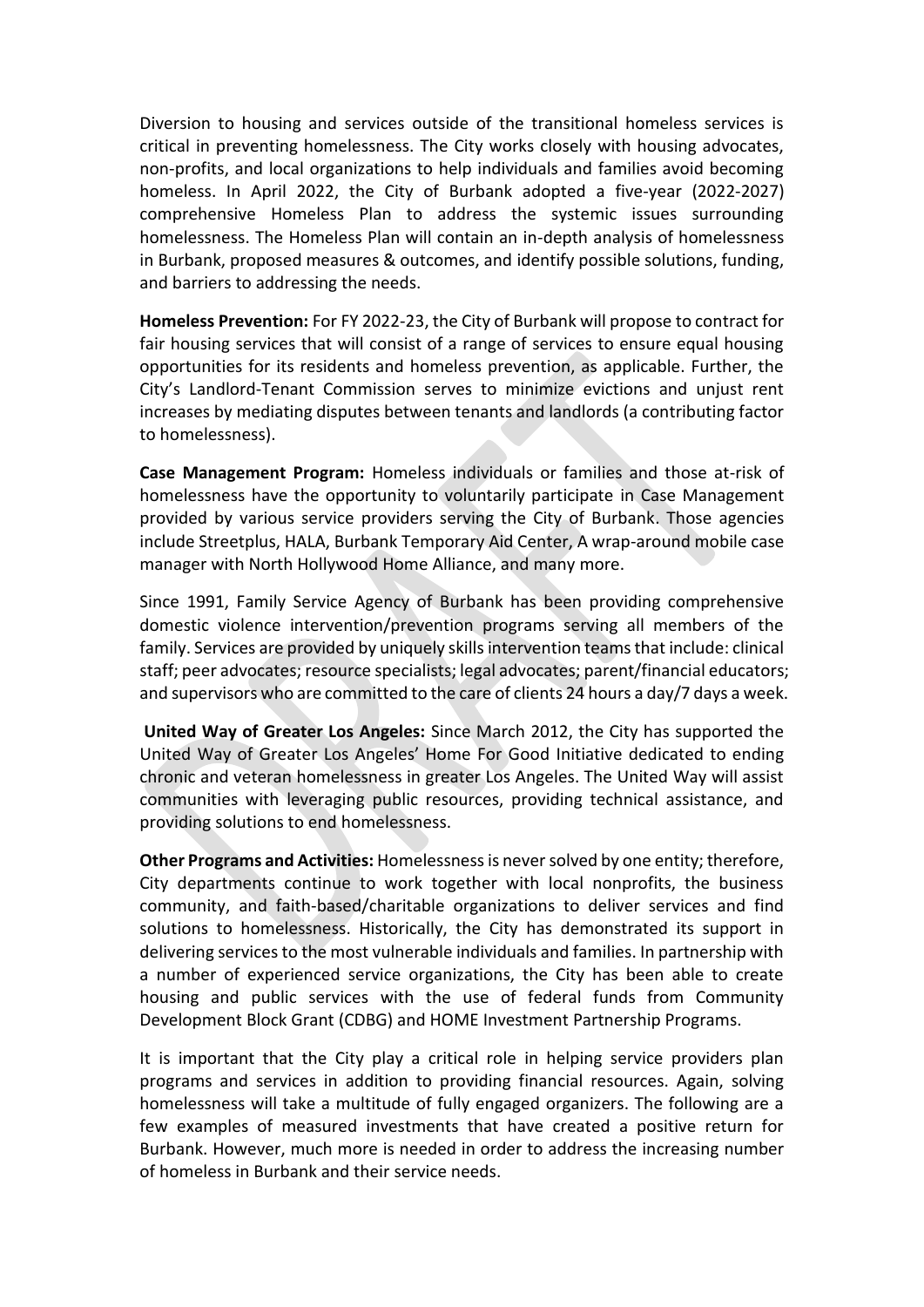- Capacity
- Advocacy
- Access, Outreach & Engagement
- Shelter & Housing Accessibility
- Health & Stabilization
- Homelessness Prevention

While the City of Burbank and its partners have made significant strides in addressing the needs of the homeless, a gap remains in addressing public health and safety and the systemic cause of homelessness. By working together with local, County, and City of Los Angeles partners, the City can continue to address several of the challenges facing people experiencing homelessness.

The Homeless Plan will be a proactive approach on homelessness by 1) creating action oriented solutions that address the ongoing systemic social issues of homelessness impacting our community; 2) A coordination of efforts to address homelessness with City Departments, public and private entities, businesses, and community involvement; and 3) a description of funding, barriers, and measurable outcomes.

#### **Discussion**

Please see above.

# **AP-75 Barriers to affordable housing – 91.220(j)**

#### **Introduction:**

The City of Burbank is making significant efforts to identify housing problems and reshape its policies and programs to meet the community's needs in the coming years. These efforts are outlined below.

# **Actions it planned to remove or ameliorate the negative effects of public policies that serve as barriers to affordable housing such as land use controls, tax policies affecting land, zoning ordinances, building codes, fees and charges, growth limitations, and policies affecting the return on residential investment**

July 2017, the Community Development Department presented an Affordable Housing Analysis and Strategy session. The session led to further discussion about the City's need to build more housing. Subsequently, two additional meetings were held with City Council in October 2018, and February 2019, which resulted in the Council supporting the construction of 12,000 dwelling units during the next 15 years, mainly along the Interstate 5 freeway corridor, which includes Downtown Burbank/Burbank Center Plan area, Airport District (Golden State Specific Plan) area, and parts of the Media District Specific Plan area.

Governmental regulations through the implementation of land use plans and ordinances as well as through growth management restrictions can affect the price of housing in a community. However, such regulations are also designed to ensure the health, safety, and compatibility of uses within the City. The following evaluates various governmental regulations in effect in Burbank.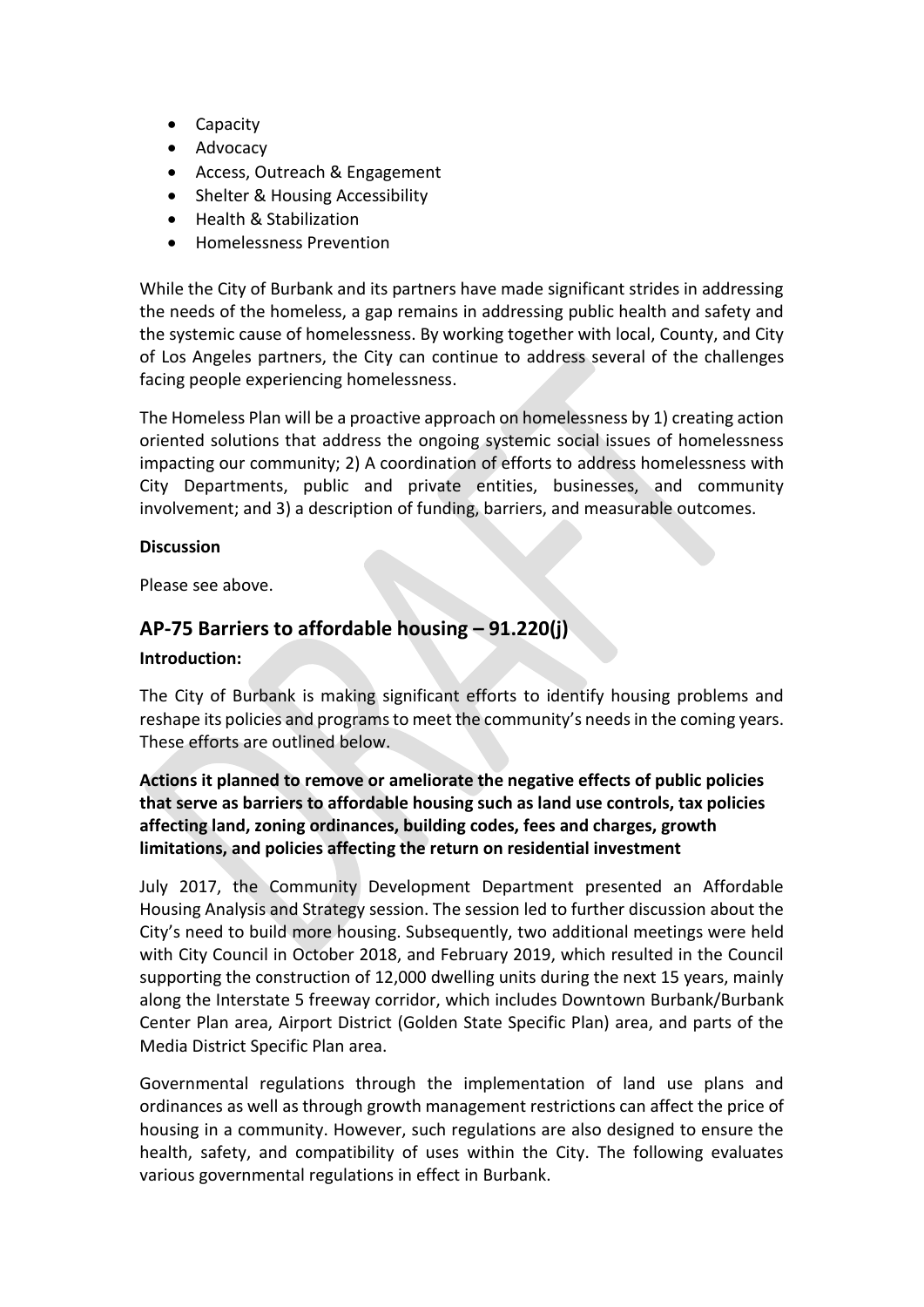The Land Use Element of Burbank 2035 (General Plan) and implementing Zoning Ordinance directly impact the amount, size, type, location and thus, cost of residential development. The control over land use is designed to ensure that new housing is compatible with adjacent uses and built to the standards of quality and livability of the City's neighborhoods. The Burbank2035 Land Use Element permits a broad range of housing types and densities that address the housing needs of residents. Densities range from up to 14 dwelling units per acre (du/ac) in the Very Low Density Residential (R-1 and R-2) zone to 43 du/acre in the High Density Residential (R-4 and R-5) zones. The Land Use Element includes opportunities for new housing types such as, live-work units, transit-oriented and mixed-use residential development.

Virtually all residential neighborhoods in Burbank are fully built-out. In order to accommodate needed housing while preserving existing neighborhoods and hillside areas, Burbank2035 directs new housing growth into the Downtown, the Media District, and onto mixed use corridors, providing more residents within walking distance of services, activities and public transportation. The Burbank Center Specific Plan has already proven successful in bringing housing to the Downtown and South San Fernando corridor, which in turn is contributing to the re-generation of the area.

The City's Zoning Ordinance sets forth the standards for residential development. These include density, setbacks, lot area, lot coverage, height, and parking standards. The City's zoning and development standards can encourage a variety of housing types. In addition to single-family and multi-family units in a range of densities, Burbank also permits second units and manufactured housing on lots zoned for single-family residential use. Licensed community care facilities serving six or fewer persons are permitted by right in residential zones. Emergency shelters for the homeless are permitted use in the M-2 General Industrial Zone and permitted with a Conditional Use Permit in the M-1 Limited Industrial Zone and BCCM Burbank Center Commercial Manufacturing Zone. The Burbank Zoning Code accommodates transitional housing differently depending on the project's physical structure: group-style transitional housing could be accommodated similar to community care facilities, whereas multifamily transitional housing configured with separate units could be accommodated by right in any of Burbank's multi-family districts.

Burbank has a strong history of supporting affordable housing. The City has adopted numerous provisions in its Zoning Ordinance that facilitate a range of residential development types and encourage affordable housing, including an inclusionary housing ordinance, density bonus ordinance, and planned development zone. In addition, the City and its former Redevelopment Agency have played an active role in supporting affordable and mixed income projects within the greater Downtown and Neighborhood Focus Areas.

#### **Discussion:**

Please see above.

**AP-85 Other Actions – 91.220(k) Introduction:**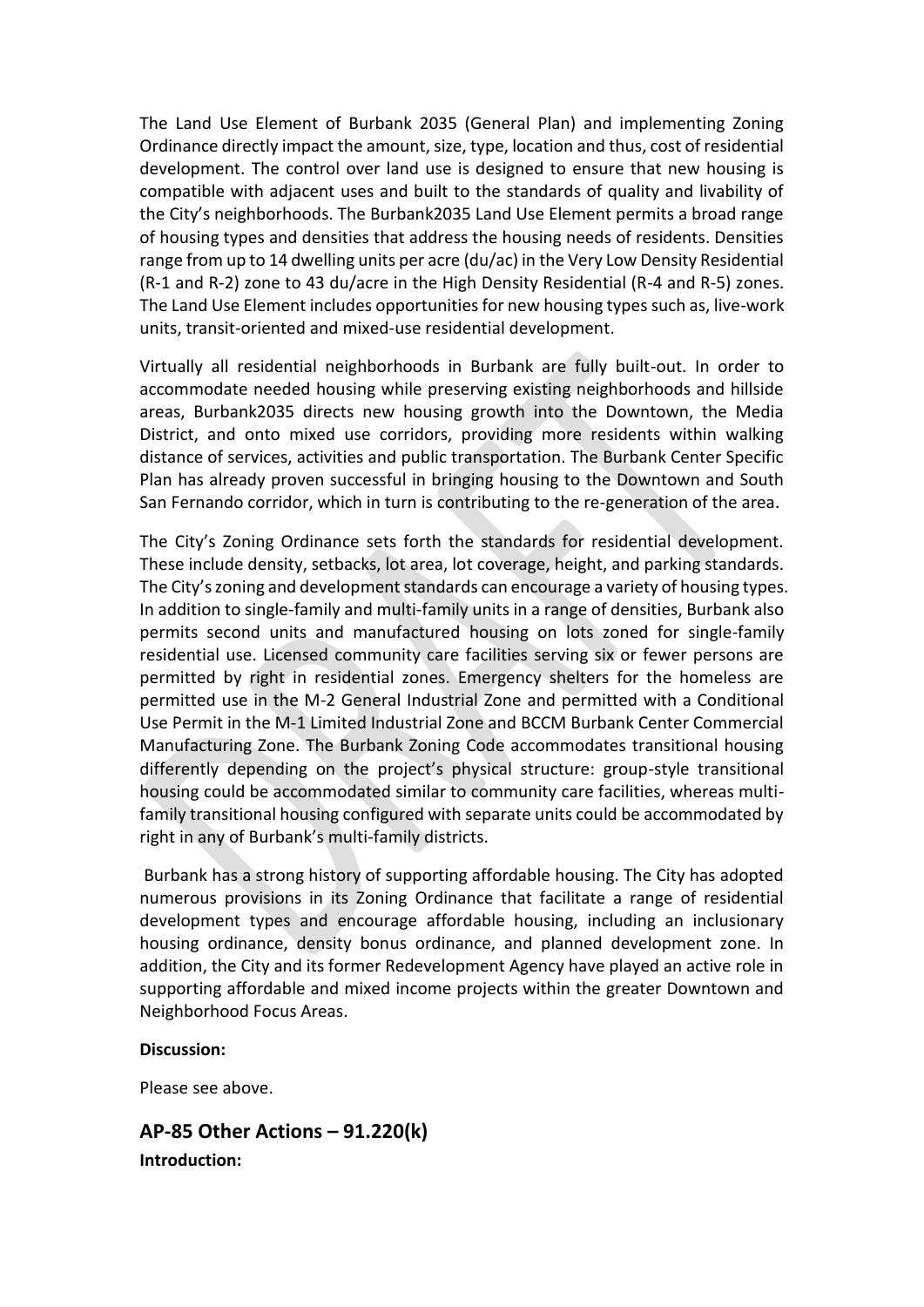The Consolidated Plan documents that more than half of Burbank's low and moderate-income renter households face a cost burden, with 52% facing a severe cost burden. In response to attempting to meet the needs of the underserved, a significant amount of the City's housing resources are directed towards creating affordable housing and providing services to low and moderate-income persons through Section 8, CDBG, and the HOME during FY 2020-21.

#### **Actions planned to address obstacles to meeting underserved needs**

During FY 2022-23, the City will seek new funding opportunities to support the approved projects and programs related to housing and serving low and moderateincome persons.

#### **Actions planned to foster and maintain affordable housing**

Burbank has a strong history of supporting affordable housing. The City has adopted numerous provisions in its' Zoning Ordinance that facilitate a range of residential development types and encourage affordable housing, including an inclusionary housing ordinance, density bonus ordinance, and planned development zone. In addition, the City and its former Redevelopment Agency have played an active role in supporting affordable and mixed income projects within the greater Downtown and Focus Neighborhood areas. The City will ensure that affordable housing preservation and the fostering of new opportunities continue to expand through a combination of efforts, which include:

- Monitoring of long-term rental restricted affordable units;
- Pursue alternative funding sources for rent subsidies, such as Permanent Supportive Housing, transitional housing, and U.S. Department of Housing and Urban Development Veteran Affairs Supportive Housing Vouchers;
- Provide tenant and landlord educational workshops regarding Fair Housing, tenant rights, and unlawful discrimination; and continue to explore regulatory incentives and funding to develop affordable rental housing.

## **Actions planned to reduce lead-based paint hazards**

As a means of better protecting children and families against lead poisoning, in 1999 HUD instituted revised lead-based paint regulations focused around the following five activities:

- Notification
- Lead Hazard Evaluation
- Lead Hazard Reduction
- Ongoing Maintenance
- Response to Children with Environmental Intervention Blood Lead Level

The City has implemented HUD Lead Based Paint Regulations (Title X), which requires federally funded rehabilitation projects to address lead hazards. To reduce lead-based paint hazards in existing housing, all acquisition and rehabilitation projects undertaken by recipients of federal funds must test for lead and asbestos. In the event that a lead-based paint hazard is present, the City or recipient of federal fund contracts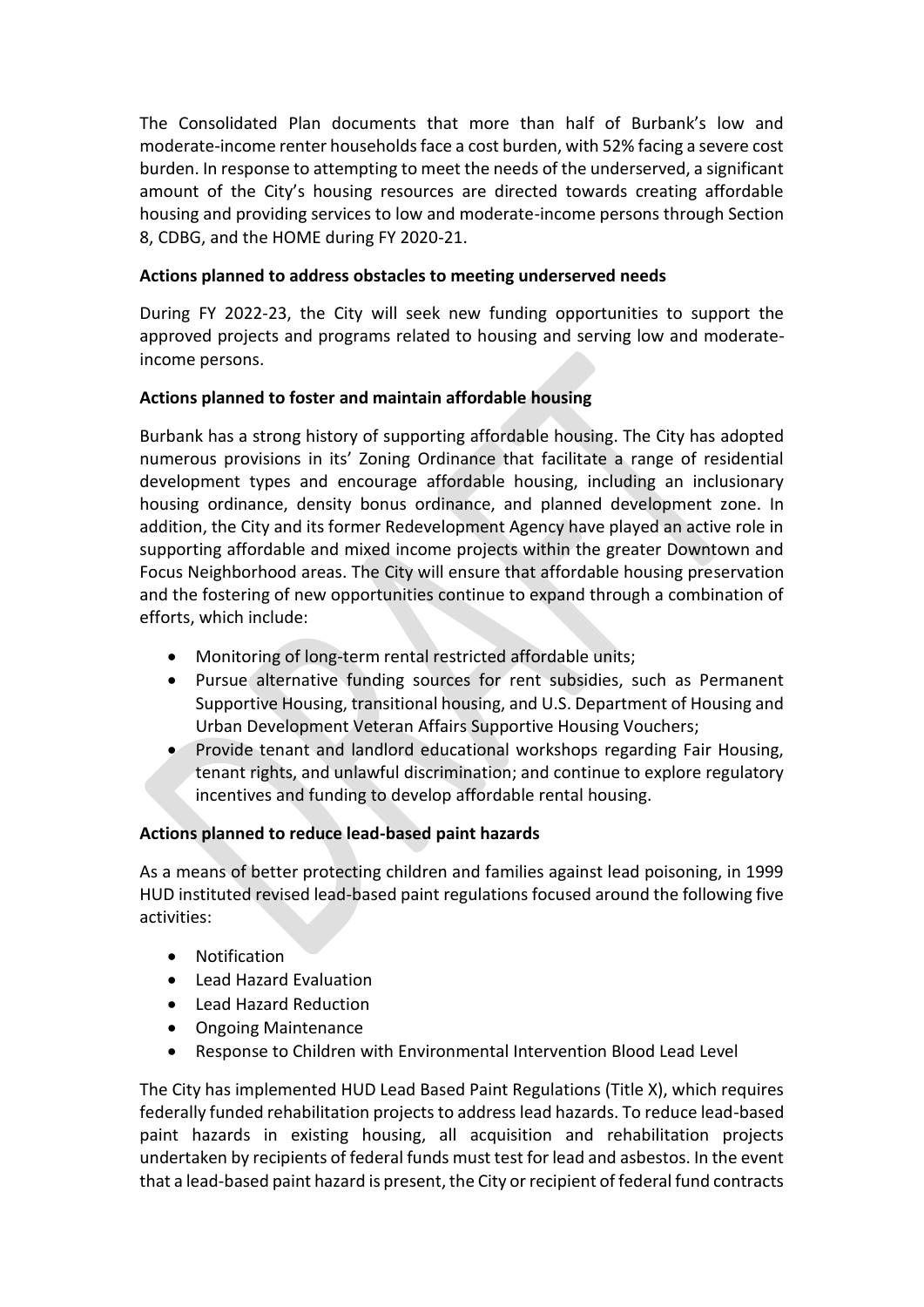with a lead consultant for abatement or implementation of interim controls, based on the findings of the report. The recipient of federal funds must notify tenants of the results of the test and the clearance report. In Section 8 Programs, staff annually inspects units on the existing program and new units as they become available. In all cases defective paint surfaces must be repaired. In situations where a unit is occupied by a household with children under the age of six, corrective actions will include testing and abatement if necessary, or abatement without testing.

Further, the City places brochures on the risks of lead based paint in the offices of the Community Development Department for the benefit of the public. The documents are provided by the Los Angeles County Childhood Lead Prevention Program (CCLLP) and HUD. CCLLP is responsible for enforcement of L.A. County's Lead Abatement Ordinance, including inspection, regulations and consultation. The CCLPP may also provide the City with the address of any household where there is evidence of lead poisoning or elevated blood levels in children, or any other evidence of lead from a physical inspection of the property.

#### **Actions planned to reduce the number of poverty-level families**

Based on the Consolidated Plan's Needs Assessment and available resources for program year 2022-23, the City will allocate available resources (CDBG and HOME) to support public service programs for the benefit of low to moderate-income residents. The City will also expand and create new partnerships with service providers and community based organizations to provide community enrichment programming, affordable housing, case management services, and the development of life skills and self-sufficiency. These actions will be achieved by:

- Seeking opportunities to create new affordable housing by leveraging limited funding resources with private, federal, and state governmental subsidies and grants;
- Supporting permanent supportive housing for chronically homeless veterans by fostering effective supportive services that will promote self-sufficiency;
- Allocating 15 percent of CDBG entitlement funds for public services;
- Supporting case management services for homeless individuals and families and those at risk of becoming homeless; and
- Providing a range of economic development opportunities for economic growth that may benefit low to moderate income residents.

## **Actions planned to develop institutional structure**

The City must provide a summary of the institutional structure and/or method through which it will carry out its Consolidated Plan, including gaps in the delivery system.

The City will proactively work with non-profit agencies, for-profit developers, quasipublic entities, advocacy groups, clubs, and organizations, the Burbank Chamber of Commerce, neighborhood leadership groups, City departments and with the private sector to implement the City's five-year strategy to address the priority needs outlined in the Consolidated Plan for Fiscal Years 2020-2025. Engaging the community and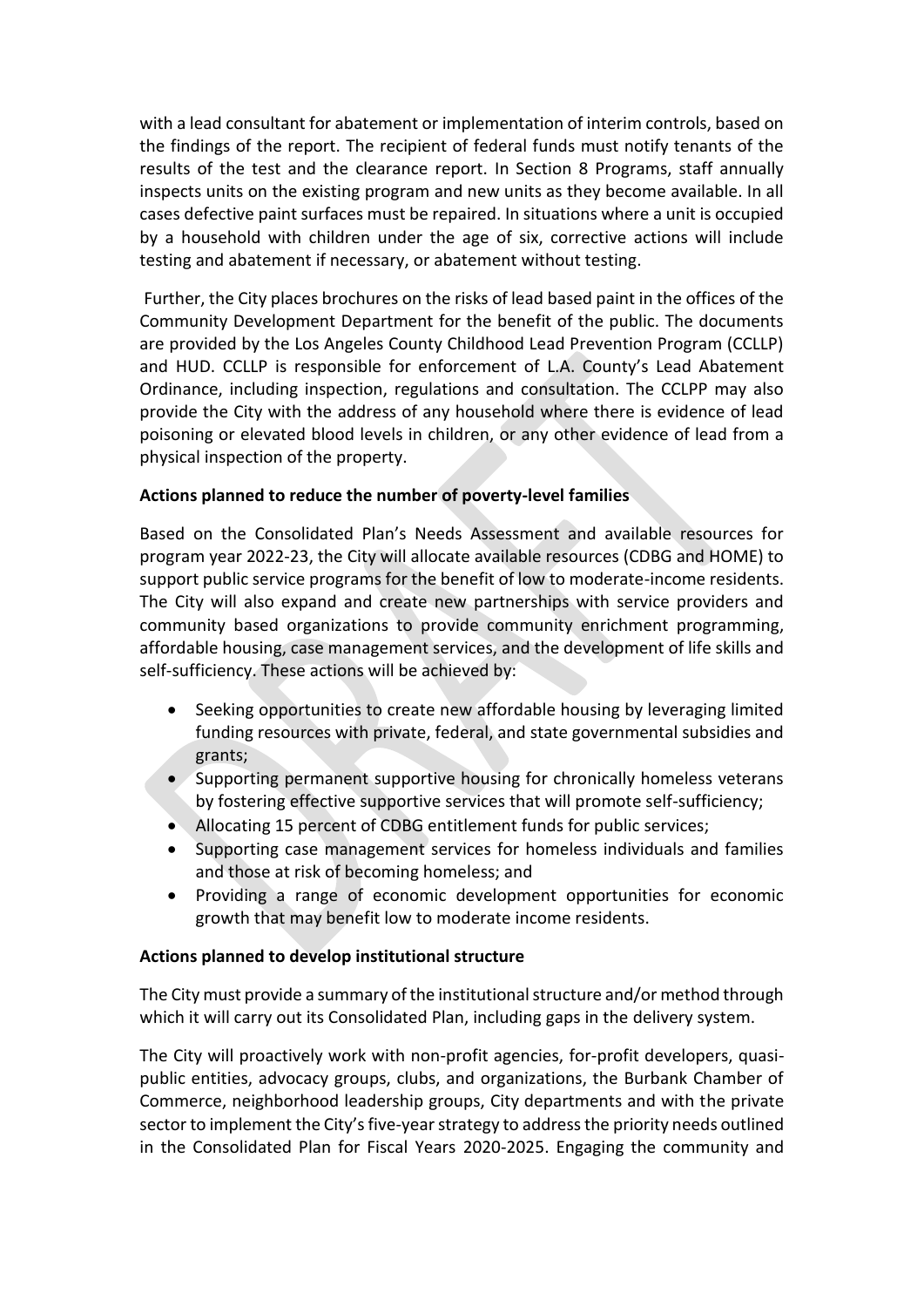partners in the delivery of services and programs for the benefit of low to moderate residents will be vital in overcoming gaps in service delivery.

In terms of homelessness, the Burbank Housing Authority has adopted a waiting list preference for Burbank homeless. The City will utilize the waiting list preference to address the housing needs of the homeless, which partially addresses a gap in the accessibility of housing for the homeless in the community. The City of Burbank is also engaged in collaborative efforts that promote the use of the Coordinated Entry System and Homeless Family Solutions System in new affordable housing programs that target homeless and at-risk of homelessness individuals, families, emancipated youth, and veterans.

In addition, the City will continue to emphasize and solicit public input from the Burbank community in regards to the delivery of services and programs that will benefit low to moderate income persons. These methods include but are not limited to: public meetings and/or hearings; publications requesting public comment related to a Consolidated Plan, Annual Action Plan, or other federal compliance documents/activities; engaging low income residents, seniors, persons with disabilities, and special need populations in seeking their input on public policy; and utilizing the Community Development Goals Committee, consisting of nine Burbank residents, as a forum to allocate CDBG funding for eligible projects and programs.

#### **Actions planned to enhance coordination between public and private housing and social service agencies**

In an ongoing effort to bridge the gap of various programs and activities, the City has developed partnerships and collaborations with local service providers and City departments that have been instrumental in meeting the needs and demands of the homeless, low income individuals and families, and other special needs. The City will continue to expand on developing partnerships with public service organizations throughout FY 2022-23.

#### **Discussion:**

Please see above.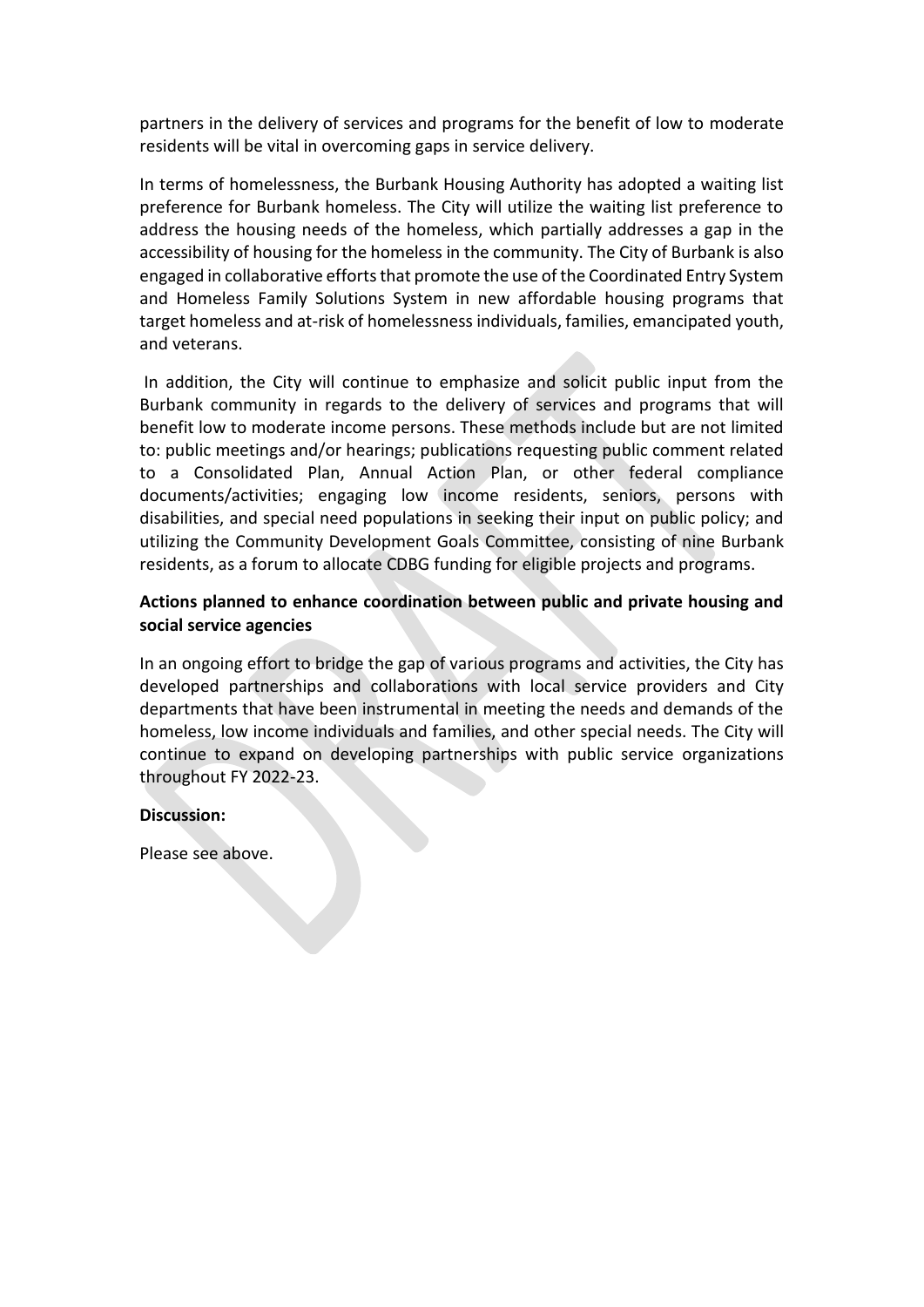# **Program Specific Requirements AP-90 Program Specific Requirements – 91.220(l)(1,2,4)**

# **Introduction:**

The City of Burbank participates in HUD's CDBG Program that be used for creating decent affordable housing, suitable living environments, and economic opportunities. The new program year will begin on July 1, 2022 to June 30, 2023. The CDBG entitlement allocation is \$1,045,092. The following information identifies CDBG Program Income that is available for use that is included in projects to be carried out.

# **Community Development Block Grant Program (CDBG) Reference 24 CFR 91.220(l)(1)**

Projects planned with all CDBG funds expected to be available during the year are identified in the Projects Table. The following identifies program income that is available for use that is included in projects to be carried out.

| 1. The total amount of program<br>income that will have been received<br>before<br>the start of the next program year<br>and that has not yet been<br>reprogrammed                                              | The City's CDBG Program Income for FY 2022-23 is<br>\$26,786                                                                 |
|-----------------------------------------------------------------------------------------------------------------------------------------------------------------------------------------------------------------|------------------------------------------------------------------------------------------------------------------------------|
| 2. The amount of proceeds from<br>section 108 loan guarantees that will<br>be<br>used during the year to address the<br>priority needs and specific objectives<br>identified in the grantee's strategic<br>plan | The City does not participate in the Section 108<br>Loan Guarantee Program.                                                  |
| 3. The amount of surplus funds from<br>urban renewal settlements                                                                                                                                                | The City does not receive any urban renewal<br>settlement funds.                                                             |
| 4. The amount of any grant funds<br>returned to the line of credit for<br>which the<br>planned use has not been included in<br>a prior statement or plan.                                                       | At this time, there have been no additional grant<br>funds returned to the line of credit for new<br>activities or programs. |
| 5. The amount of income from float-<br>funded activities                                                                                                                                                        | The City's CDBG Program does not receive income<br>from float-funded activities.                                             |
| <b>Total Program Income</b>                                                                                                                                                                                     | \$26,786                                                                                                                     |

## **Other CDBG Requirements**

| 1. The amount of urgent | The City's CDBG Program will not have activities to fund for |
|-------------------------|--------------------------------------------------------------|
| need activities         | FY 2022-23 under urgent needs.                               |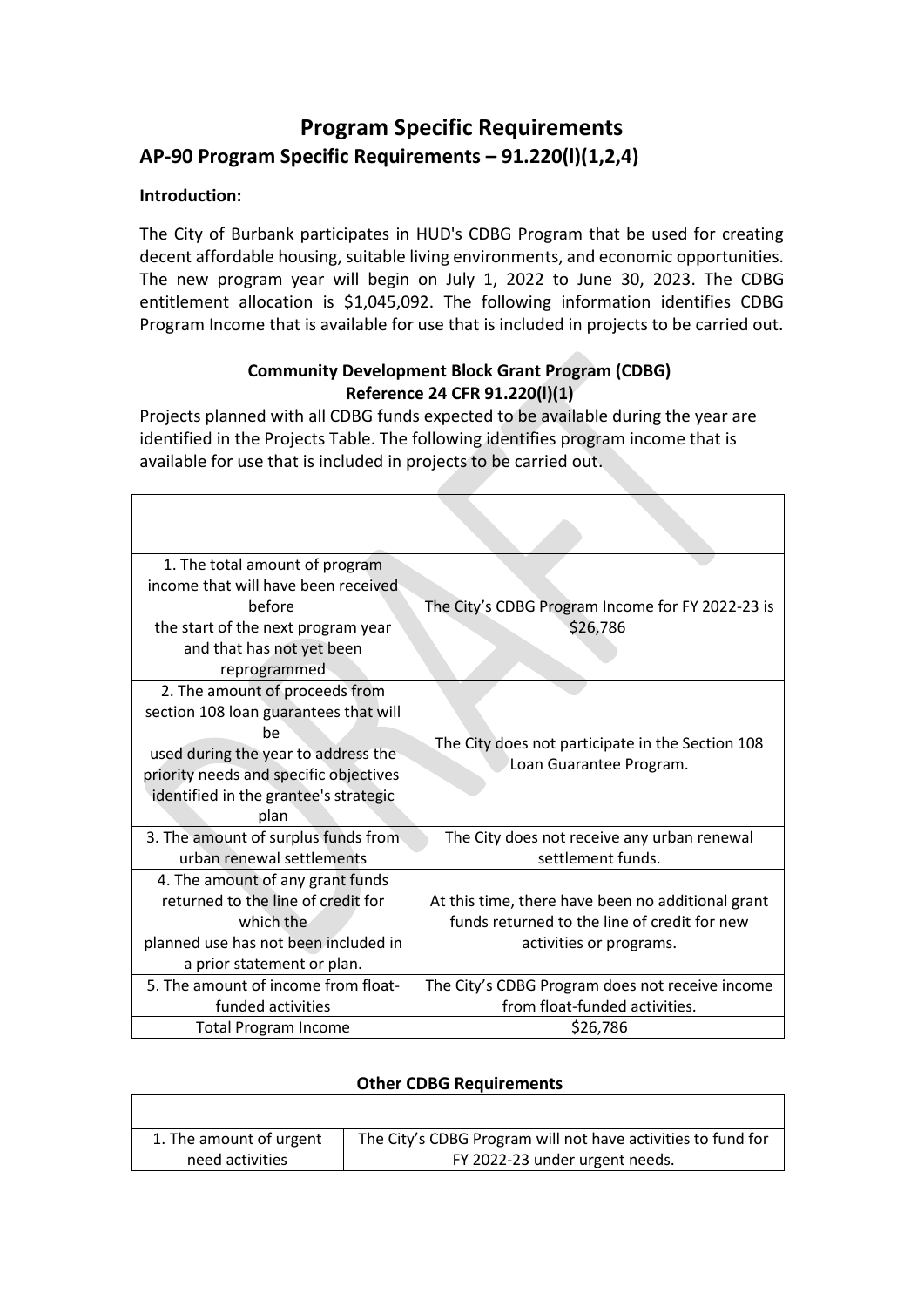#### **HOME Investment Partnership Program (HOME) Reference 24 CFR 91.220(l)(2)**

A description of other forms of investment being used beyond those identified in Section 92.205 is as follows: *The City will utilize its HOME Program for activities identified under Section 24 CFR 92.205 (Eligible Activities).*

A description of the guidelines that will be used for resale or recapture of HOME funds when used for homebuyer activities as required in 92.254, is as follows: *Historically, the City's HOME Program has been utilized for creating affordable rental housing. In the event that HOME funds are used for homebuyer activities, the City will prepare guidelines to be used for the resale and recapture of HOME funds in accordance with 92.254 (Homeownership).*

A description of the guidelines for resale or recapture that ensures the affordability of units acquired with HOME funds? See 24 CFR 92.254(a)(4) are as follows: *Historically, the City's HOME Program has been utilized for creating affordable rental housing. In the event that HOME funds are used for homeownership assistance, a policy on affordability requirements and guidelines for resale or recapture of HOME funds will be prepared in accordance with 24 CFR 92.254(a)(4) – Periods of Affordability*

Plans for using HOME funds to refinance existing debt secured by multifamily housing that is rehabilitated with HOME funds along with a description of the refinancing guidelines required that will be used under 24 CFR 92.206(b), are as follows:

*The City does not own or operate rental units secured with multifamily housing and rehabilitated with HOME funds. However, if the City chooses to utilize HOME funds to refinance HOME assisted affordable rental units, at a minimum, the City will:*

*a. demonstrate the rehabilitation is the primary eligible activity and ensure that this requirement is met by establishing a minimum level of rehabilitation per unit or a required ratio between rehabilitation and refinancing;*

*b. Require review of management practices to demonstrate that disinvestment in the property has not occurred, that the long-term needs of the project can be met and that the feasibility of serving the targeted population over an extended affordability period can be demonstrated;*

*c. State whether the new investment is being made to maintain current affordable units, create additional affordable units, or both;*

*d. Specify the required period of affordability, whether it is the minimum 15 years or longer;*

*e. Specify whether the investment of HOME funds may be jurisdiction-wide or limited to a specific geographic are, such as a Focus Revitalization Neighborhood; and*

*f. State that HOME funds cannot be used to refinance multifamily loans made or insured by any Federal program, including CDBG*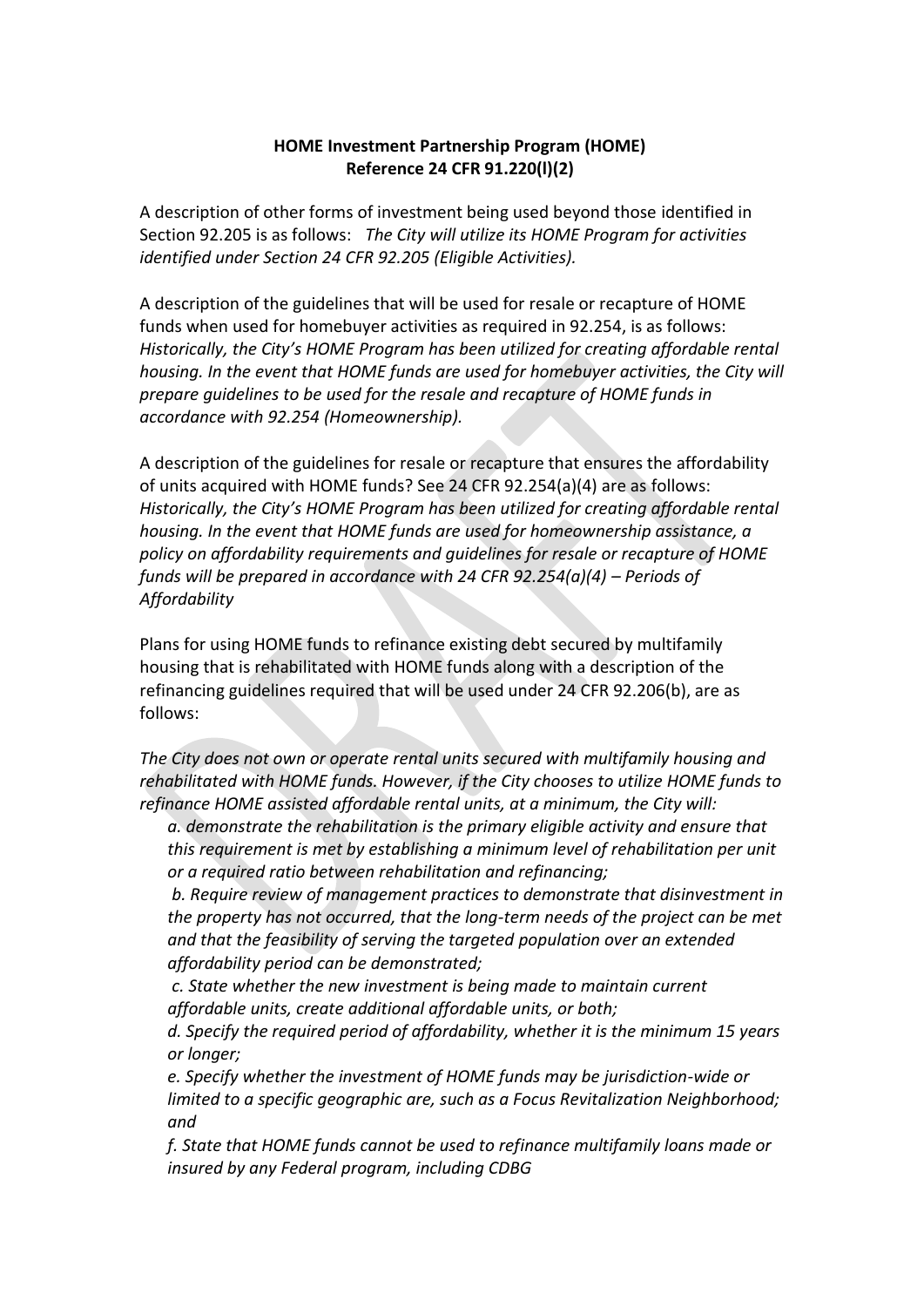# *Appendix*

#### **CITY OF BURBANK, CALIFORNIA PUBLIC NOTICE**

#### Fiscal Year (FY) 2022-2023 Annual Action Plan for Use of U.S. Department of Housing and Urban Development Funds

The Annual Action Plan will be submitted to the U.S. Department of Housing and Urban Development (HUD) to administer federal entitlement programs such as the Community Development Block Grant (CDBG) and HOME Investment Partnership (HOME) Programs under the City's adopted Consolidated Plan FY's 2020-2025. For purposes of CDBG planning and implementation of activities for FY 2022- 2023, the table below describes the projected funding resources. HOME programs and projects are funded on a project-by-project basis at any given time; therefore, HOME funds are excluded from the funding resources table.

#### **FY 2022-2023 PROJECTED CDBG GRANT FUNDS**

| <b>CDBG Fund Source</b>                                  | <b>Fund Amount</b> |
|----------------------------------------------------------|--------------------|
| FY 2022-2023 Estimated Entitlement                       | \$1,018,306.56     |
| Program Income (FY 2021-2022)                            | 26,786.00          |
| Prior Year Reprogrammed Funding (For Capital Project use | 245,238.00         |
| only)                                                    |                    |
| <b>Total Funds Available</b>                             | \$1,290,330.56     |

#### **FY 2022-2023 CDBG ALLOCATION BY CATEGORY**

| Capital and Economic Development Projects (minimum<br>allowable) | \$ 924,549.56  |
|------------------------------------------------------------------|----------------|
| Public Services (maximum allowable)                              | 156,763.00     |
| Program Administration (maximum allowable)                       | 209,018.00     |
| Total Funds Available                                            | \$1,290,330.56 |

In accordance with 24 Code of Federal Regulations 91.105 – Citizen Participation, the City of Burbank is soliciting public comments prior to submittal of the Consolidated Plan to HUD. All interested agencies, groups, and individuals are invited to submit comments. The public review period for the FY 2022-2023 Annual Action Plan is thirty (30) days, from April 2, 2022 – May 1, 2022. The Annual Action Plan is available at:

#### **City of Burbank https://www.burbankca.gov/web/community-development/housing/cdbg**

The City Council will hold an in-person meeting on the FY 2022-2023 Annual Action Plan on:

• May 3, 2022, beginning at 6:00 p.m. at [www.burbankca.gov.](http://www.burbankca.gov/)

Written comments can be submitted via (1) electronic mail at: [mgonzalez@burbankca.gov,](mailto:mgonzalez@burbankca.gov) or (2) by U.S. mail at the following address: